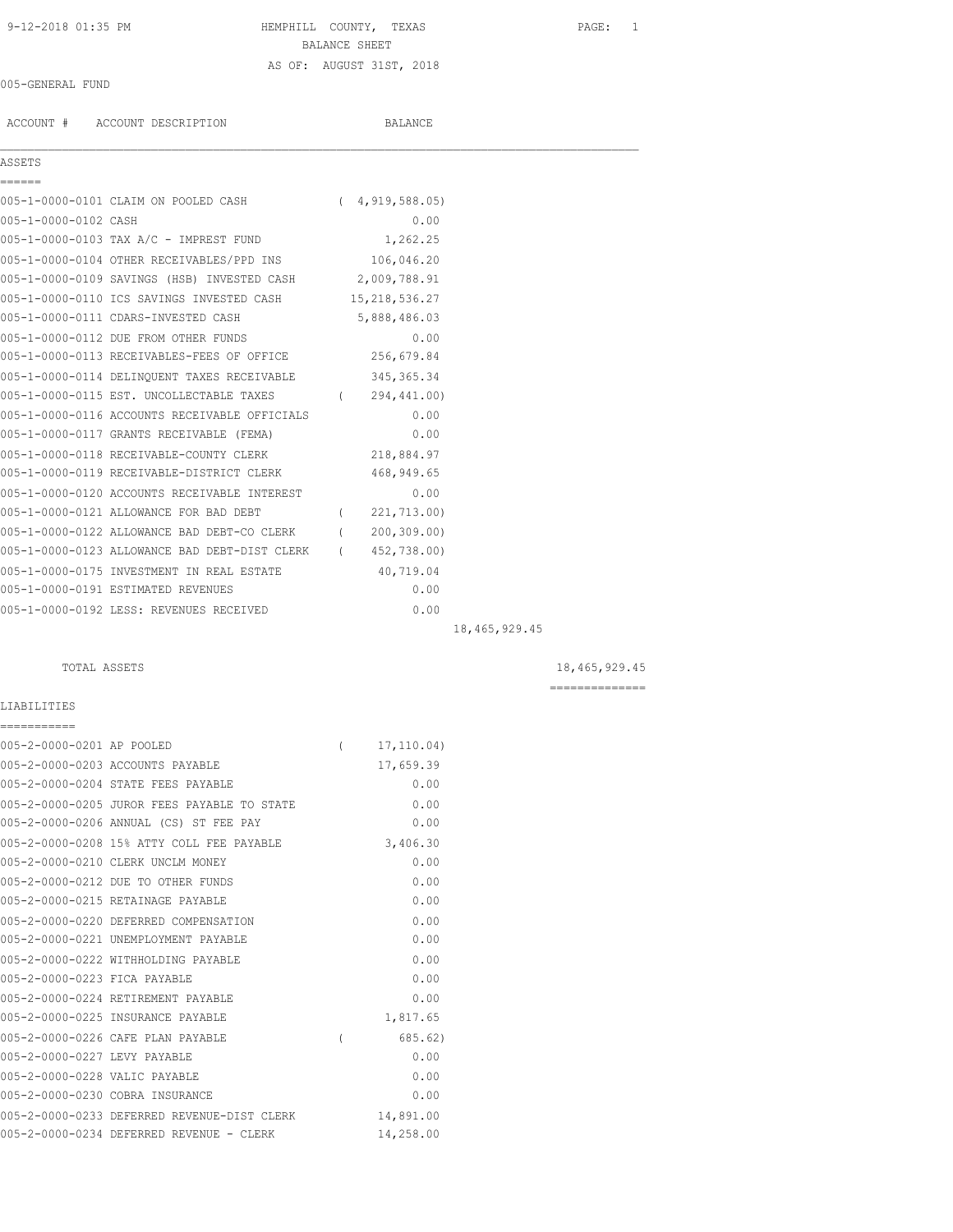# 9-12-2018 01:35 PM **HEMPHILL COUNTY, TEXAS** PAGE: 2 BALANCE SHEET

#### AS OF: AUGUST 31ST, 2018

## 005-GENERAL FUND

ACCOUNT # ACCOUNT DESCRIPTION BALANCE

|                                | 005-2-0000-0236 DEFERRED REVENUE - JP                | 24,401.00 |  |
|--------------------------------|------------------------------------------------------|-----------|--|
|                                | 005-2-0000-0238 DEFERRED TAX REVENUE                 | 39,474.00 |  |
|                                | 005-2-0000-0261 SALES TAX REPORT                     | 2.28      |  |
| 005-2-0000-0281 APPROPRIATIONS |                                                      | 0.00      |  |
|                                | 005-2-0000-0282 LESS: EXPENDITURES                   | 0.00      |  |
|                                | 005-2-0000-0283 LESS: ENCUMBRANCES                   | 0.00      |  |
|                                | 005-2-0000-0290 PRIOR YR A/PAYABLE                   | 0.00      |  |
|                                | 005-2-0000-0301 1-CCC COURT COSTS COLLECTED          | 3,130.50  |  |
|                                | 005-2-0000-0306 6-BAIL BOND FEE                      | 418.50    |  |
|                                | 005-2-0000-0307 7-DNA CONVICTIONS                    | 46.05     |  |
|                                | 005-2-0000-0308 8-DNA CS COMM. SUPERVISION           | 0.00      |  |
|                                | 005-2-0000-0309 9-DNA JV TESTING FEE JV              | 0.00      |  |
|                                | 005-2-0000-0310 10-EMS TRAMA FUND                    | 11.06     |  |
|                                | 005-2-0000-0311 11-JPD-JUV PRO DIVERSION FEE         | 0.00      |  |
|                                | 005-2-0000-0312 12-JRF-JURY REIMBURSEMENT FEE 217.03 |           |  |
|                                | 005-2-0000-0313 13-IDF INDIGENT DEFENSE FEE 207.53   |           |  |
|                                | 005-2-0000-0314 14-MVF MOVING VIOLATION FEE          | 1.68      |  |
|                                | 005-2-0000-0315 15-STF STATE TRAFFIC FINE            | 768.35    |  |
|                                | 005-2-0000-0316 16-POF PEACE OFFICER FEES            | 44.75     |  |
|                                | 005-2-0000-0317 17-FTA FAILURE TO APPEAR             | 39.60     |  |
|                                | 005-2-0000-0318 18-JUD FUND CONSTITUTIONAL           | 26.23     |  |
|                                | 005-2-0000-0320 MCW-MOTOR CARRIER WT                 | 4,948.95  |  |
|                                | 005-2-0000-0321 TP-TIME PAYMENT FEE                  | 56.23     |  |
|                                | 005-2-0000-0322 DRF-DRIVING RECORDS FEE              | 0.00      |  |
|                                | 005-2-0000-0323 JS-JUDICIAL SUPPORT FEE              | 401.13    |  |
|                                | 005-2-0000-0324 TPDF-TRUANCY PREV DIV FUND           | 115.86    |  |
|                                | 005-2-0000-0325 SPECIALTY COURT                      | 109.72    |  |
|                                | 005-2-0000-0326 7TH COURT OF APPEALS                 | 45.30     |  |
| 005-2-0000-0327 OMNIBASE       |                                                      | 176.00    |  |
|                                | 005-2-0000-0328 PARKS&WILDLIFE                       | 0.00      |  |
|                                | 005-2-0000-0329 CHILD SAFETY SEAT                    | 310.22    |  |
| 005-2-0000-0330 CISD           |                                                      | 85.10     |  |
| 005-2-0000-0331 TRAILEE/CASA   |                                                      | 30.00     |  |
|                                | 005-2-0000-0400 BIRTH-REMOTE ACCESS                  | 0.00      |  |
|                                | 005-2-0000-0410 1-BIRTH CERTIFICATE FEE              | 14.40     |  |
|                                | 005-2-0000-0420 2-MLF MARRIAGE LICENSE FEE           | 120.00    |  |
|                                | 005-2-0000-0430 3-DIM DEC OF INFORMAL MARRIAGE       | 0.00      |  |
|                                | 005-2-0000-0440 4-NDF NONDISCLOSURE FEES             | 0.00      |  |
|                                | 005-2-0000-0450 5-TCV-JUROR DONATIONS                | 0.00      |  |
|                                | 005-2-0000-0460 6-JUSTICE CTS-INDIGENT LEGAL         | 11.40     |  |
|                                | 005-2-0000-0470 7A-STATUTORY PROBATE                 | 0.00      |  |
|                                | 005-2-0000-0471 7B-JUDICIAL FUND FILING FEE          | 0.00      |  |
|                                | 005-2-0000-0480 8A-STATUTORY CO COURT                | 0.00      |  |
|                                | 005-2-0000-0481 8B-JUDICIAL FUND                     | 0.00      |  |
|                                | 005-2-0000-0490 9A-CONSTITUTIONAL CO COURT           | 19.00     |  |
|                                | 005-2-0000-0491 9B-JUDICIAL FUND FILING FEE          | 80.00     |  |
| 005-2-0000-0492 10A-DIVORCE    |                                                      | 44.75     |  |
|                                | 005-2-0000-0493 10B-OTHER THAN DIVORCE               | 376.00    |  |
|                                | 005-2-0000-0494 10C-INDIGENT LEGAL SERVICES          | 114.00    |  |
|                                | 005-2-0000-0495 11-JUDICIAL SUPPORT FEE              | 462.00    |  |
|                                | 005-2-0000-0496 SFP-ELECTRONIC FILING SYSTEM         | 401.28    |  |
|                                |                                                      |           |  |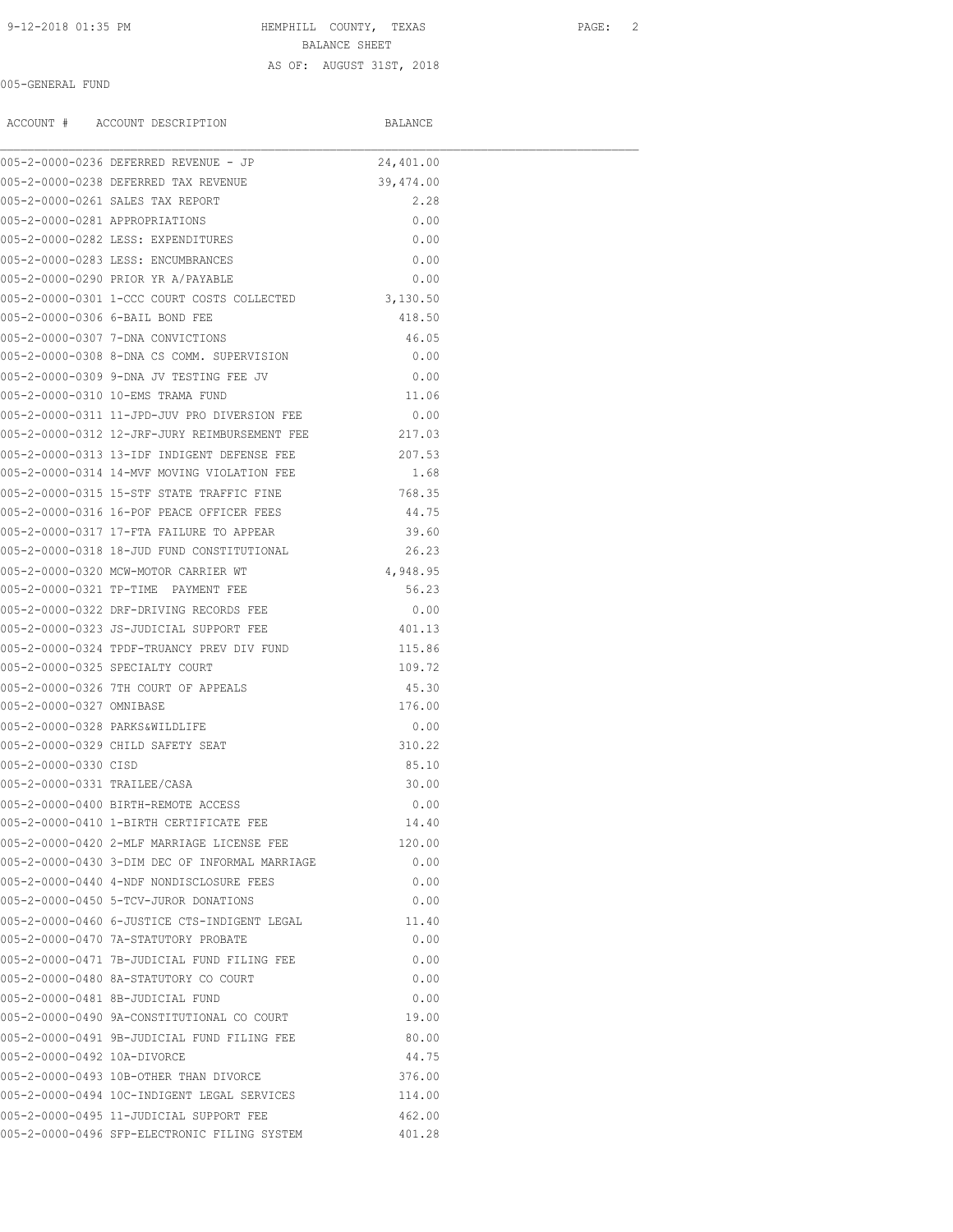# 9-12-2018 01:35 PM HEMPHILL COUNTY, TEXAS PAGE: 3

BALANCE SHEET

### AS OF: AUGUST 31ST, 2018

005-GENERAL FUND

| ACCOUNT # ACCOUNT DESCRIPTION                     | BALANCE        |                 |                                                                                                                                                                                                                                                                                                                                                                                                                                                                                        |
|---------------------------------------------------|----------------|-----------------|----------------------------------------------------------------------------------------------------------------------------------------------------------------------------------------------------------------------------------------------------------------------------------------------------------------------------------------------------------------------------------------------------------------------------------------------------------------------------------------|
| 005-2-0000-0497 TEXAS HOME VISITING PROGRAM       | 20.00          |                 |                                                                                                                                                                                                                                                                                                                                                                                                                                                                                        |
| 005-2-0000-0498 JUDICIAL AND COURT PERSONEL TR    | 60.00          |                 |                                                                                                                                                                                                                                                                                                                                                                                                                                                                                        |
| 005-2-1510-0221 UNEMPLOYMENT PAYABLE              | 0.00           |                 |                                                                                                                                                                                                                                                                                                                                                                                                                                                                                        |
| 005-2-1520-0221 UNEMPLOYMENT PAYABLE              | 0.00           |                 |                                                                                                                                                                                                                                                                                                                                                                                                                                                                                        |
| 005-2-1530-0221 UNEMPLOYMENT PAYABLE              | 0.00           |                 |                                                                                                                                                                                                                                                                                                                                                                                                                                                                                        |
| 005-2-1540-0221 UNEMPLOYMENT PAYABLE              | 0.00           |                 |                                                                                                                                                                                                                                                                                                                                                                                                                                                                                        |
| 005-2-2410-0221 UNEMPLOYMENT PAYABLE              | 0.00           |                 |                                                                                                                                                                                                                                                                                                                                                                                                                                                                                        |
| 005-2-2500-0221 UNEMPLOYMENT PAYABLE              | 0.00           |                 |                                                                                                                                                                                                                                                                                                                                                                                                                                                                                        |
| 005-2-2550-0221 UNEMPLOYMENT PAYABLE              | 0.00           |                 |                                                                                                                                                                                                                                                                                                                                                                                                                                                                                        |
| 005-2-2560-0221 UNEMPLOYMENT PAYABLE              | 0.00           |                 |                                                                                                                                                                                                                                                                                                                                                                                                                                                                                        |
| 005-2-3500-0221 UNEMPLOYMENT PAYABLE              | 0.00           |                 |                                                                                                                                                                                                                                                                                                                                                                                                                                                                                        |
| 005-2-3600-0221 UNEMPLOYMENT PAYABLE              | 0.00           |                 |                                                                                                                                                                                                                                                                                                                                                                                                                                                                                        |
| 005-2-7001-0221 UNEMPLOYMENT PAYABLE              | 0.00           |                 |                                                                                                                                                                                                                                                                                                                                                                                                                                                                                        |
| TOTAL LIABILITIES                                 |                | 111,026.58      |                                                                                                                                                                                                                                                                                                                                                                                                                                                                                        |
| EOUITY                                            |                |                 |                                                                                                                                                                                                                                                                                                                                                                                                                                                                                        |
| ======                                            |                |                 |                                                                                                                                                                                                                                                                                                                                                                                                                                                                                        |
| 005-3-0000-0301 CURRENT FUND BALANCE              | 17,618,456.00  |                 |                                                                                                                                                                                                                                                                                                                                                                                                                                                                                        |
| 005-3-0000-0302 BUDGETED FUND BALANCE             | 0.00           |                 |                                                                                                                                                                                                                                                                                                                                                                                                                                                                                        |
| TOTAL BEGINNING EQUITY                            | 17,618,456.00  |                 |                                                                                                                                                                                                                                                                                                                                                                                                                                                                                        |
| TOTAL REVENUE                                     | 6,008,071.69   |                 |                                                                                                                                                                                                                                                                                                                                                                                                                                                                                        |
| TOTAL EXPENSES                                    | 5, 271, 624.82 |                 |                                                                                                                                                                                                                                                                                                                                                                                                                                                                                        |
| TOTAL REVENUE OVER/(UNDER) EXPENSES               | 736,446.87     |                 |                                                                                                                                                                                                                                                                                                                                                                                                                                                                                        |
| TOTAL EQUITY & REV. OVER/(UNDER) EXP.             |                | 18, 354, 902.87 |                                                                                                                                                                                                                                                                                                                                                                                                                                                                                        |
| TOTAL LIABILITIES, EQUITY & REV.OVER/(UNDER) EXP. |                |                 | 18,465,929.45                                                                                                                                                                                                                                                                                                                                                                                                                                                                          |
|                                                   |                |                 | $\begin{array}{cccccccccc} \multicolumn{2}{c}{} & \multicolumn{2}{c}{} & \multicolumn{2}{c}{} & \multicolumn{2}{c}{} & \multicolumn{2}{c}{} & \multicolumn{2}{c}{} & \multicolumn{2}{c}{} & \multicolumn{2}{c}{} & \multicolumn{2}{c}{} & \multicolumn{2}{c}{} & \multicolumn{2}{c}{} & \multicolumn{2}{c}{} & \multicolumn{2}{c}{} & \multicolumn{2}{c}{} & \multicolumn{2}{c}{} & \multicolumn{2}{c}{} & \multicolumn{2}{c}{} & \multicolumn{2}{c}{} & \multicolumn{2}{c}{} & \mult$ |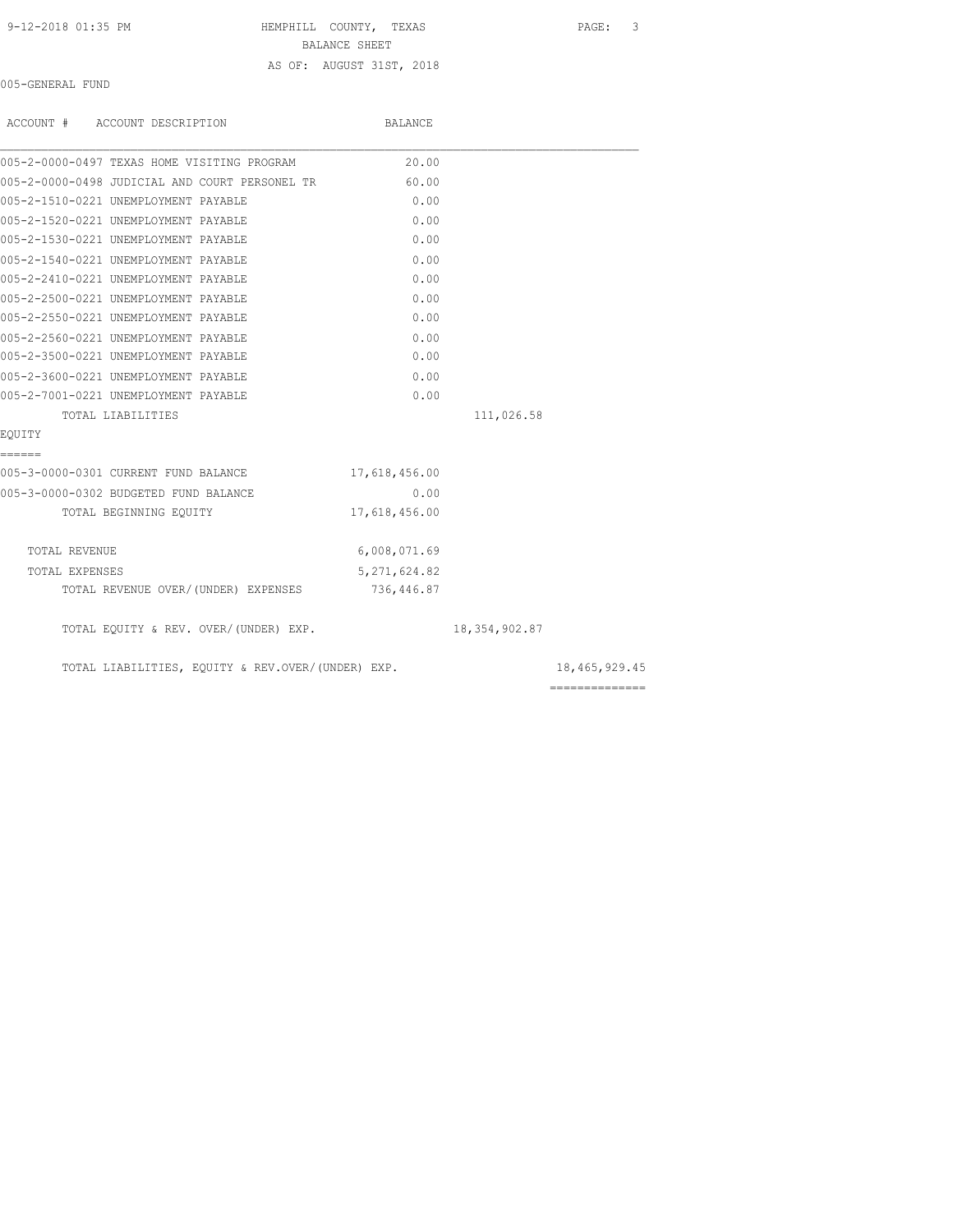| 9-12-2018 01:35 PM                                | HEMPHILL COUNTY, TEXAS<br>BALANCE SHEET | PAGE:          | 1 |
|---------------------------------------------------|-----------------------------------------|----------------|---|
|                                                   | AS OF: AUGUST 31ST, 2018                |                |   |
| 008-LAW LIBRARY                                   |                                         |                |   |
| ACCOUNT # ACCOUNT DESCRIPTION                     | BALANCE                                 |                |   |
| ASSETS                                            |                                         |                |   |
| ------                                            |                                         |                |   |
| 008-1-0000-0101 CLAIM ON POOLED CASH              | 9,819.26                                |                |   |
| 008-1-0000-0102 CASH - LAW LIBRARY                | 0.00                                    |                |   |
| 008-1-0000-0191 ESTIMATED REVENUES                | 0.00                                    |                |   |
| 008-1-0000-0192 LESS: REVENUES RECEIVED           | 0.00                                    |                |   |
|                                                   |                                         | 9,819.26       |   |
| TOTAL ASSETS                                      |                                         | 9,819.26       |   |
| LIABILITIES                                       |                                         | ============== |   |
| ===========                                       |                                         |                |   |
| 008-2-0000-0201 AP POOLED                         | 0.00                                    |                |   |
| 008-2-0000-0203 ACOUNTS PAYABLE                   | 0.00                                    |                |   |
| 008-2-0000-0222 PAYROLL W/H PAYABLE               | 0.00                                    |                |   |
| 008-2-0000-0223 PAYROLL FICA PAYABLE              | 0.00                                    |                |   |
| 008-2-0000-0224 PAYROLL RETIREMENT PAYABLE        | 0.00                                    |                |   |
| 008-2-0000-0225 PAYROLL INSURANCE PAYABLE         | 0.00                                    |                |   |
| 008-2-0000-0281 APPROPRIATIONS                    | 0.00                                    |                |   |
| 008-2-0000-0282 LESS: EXPENDITURES                | 0.00                                    |                |   |
| 008-2-0000-0283 LESS: ENCUMBRANCES                | 0.00                                    |                |   |
| 008-2-0000-0290 PRIOR YEAR PAYABLES               | 0.00                                    |                |   |
| TOTAL LIABILITIES                                 |                                         | 0.00           |   |
| EQUITY                                            |                                         |                |   |
| ======<br>008-3-0000-0301 CURRENT FUND BALANCE    | 7,509.26                                |                |   |
| 008-3-0000-0302 BUDGETED FUND BALANCE             | 0.00                                    |                |   |
| TOTAL BEGINNING EQUITY                            | 7,509.26                                |                |   |
| TOTAL REVENUE                                     | 2,310.00                                |                |   |
| TOTAL EXPENSES                                    | 0.00                                    |                |   |
| TOTAL REVENUE OVER/(UNDER) EXPENSES               | 2,310.00                                |                |   |
| TOTAL EQUITY & REV. OVER/(UNDER) EXP.             |                                         | 9,819.26       |   |
| TOTAL LIABILITIES, EQUITY & REV.OVER/(UNDER) EXP. |                                         | 9,819.26       |   |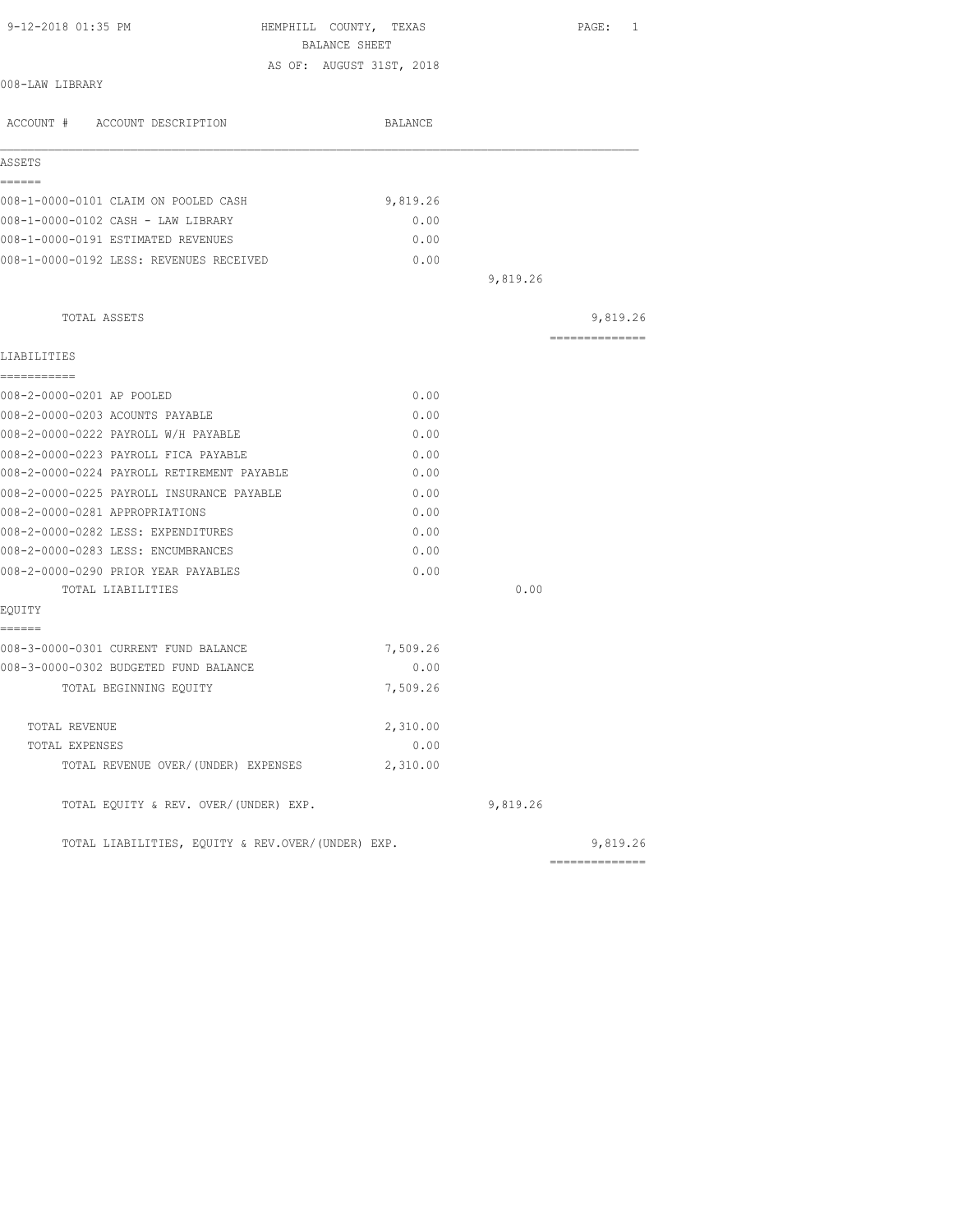| 9-12-2018 01:35 PM                                | HEMPHILL COUNTY, TEXAS<br>BALANCE SHEET |           | PAGE: 1        |
|---------------------------------------------------|-----------------------------------------|-----------|----------------|
|                                                   | AS OF: AUGUST 31ST, 2018                |           |                |
| 009-SECURITY FEE                                  |                                         |           |                |
| ACCOUNT # ACCOUNT DESCRIPTION                     | BALANCE                                 |           |                |
| ASSETS                                            |                                         |           |                |
| ------                                            |                                         |           |                |
| 009-1-0000-0101 CLAIM ON POOLED CASH              | 70,116.77                               |           |                |
| 009-1-0000-0102 CASH - COUNTY - SECURITY FEE      | 0.00                                    |           |                |
| 009-1-0000-0191 ESTIMATED REVENUES                | 0.00                                    |           |                |
| 009-1-0000-0192 LESS: REVENUES RECEIVED           | 0.00                                    |           |                |
|                                                   |                                         | 70,116.77 |                |
| TOTAL ASSETS                                      |                                         |           | 70,116.77      |
| LIABILITIES                                       |                                         |           | ============== |
| ===========                                       |                                         |           |                |
| 009-2-0000-0201 AP POOLED                         | 0.00                                    |           |                |
| 009-2-0000-0203 ACOUNTS PAYABLE                   | 0.00                                    |           |                |
| 009-2-0000-0222 PAYROLL W/H PAYABLE               | 0.00                                    |           |                |
| 009-2-0000-0223 PAYROLL FICA PAYABLE              | 0.00                                    |           |                |
| 009-2-0000-0224 PAYROLL RETIREMENT PAYABLE        | 0.00                                    |           |                |
| 009-2-0000-0225 PAYROLL INSURANCE PAYABLE         | 0.00                                    |           |                |
| 009-2-0000-0281 APPROPRIATIONS                    | 0.00                                    |           |                |
| 009-2-0000-0282 LESS: EXPENDITURES                | 0.00                                    |           |                |
| 009-2-0000-0283 LESS: ENCUMBRANCES                | 0.00                                    |           |                |
| 009-2-0000-0290 PRIOR YR A/PAYABLE                | 0.00                                    |           |                |
| TOTAL LIABILITIES                                 |                                         | 0.00      |                |
| EQUITY<br>------                                  |                                         |           |                |
| 009-3-0000-0301 CURRENT FUND BALANCE              | 66, 347.46                              |           |                |
| 009-3-0000-0302 BUDGETED FUND BALANCE             | 0.00                                    |           |                |
| TOTAL BEGINNING EQUITY                            | 66, 347.46                              |           |                |
| TOTAL REVENUE                                     | 4,089.13                                |           |                |
| TOTAL EXPENSES                                    | 319.82                                  |           |                |
| TOTAL REVENUE OVER/(UNDER) EXPENSES               | 3,769.31                                |           |                |
| TOTAL EQUITY & REV. OVER/(UNDER) EXP.             |                                         | 70,116.77 |                |
| TOTAL LIABILITIES, EQUITY & REV.OVER/(UNDER) EXP. |                                         |           | 70,116.77      |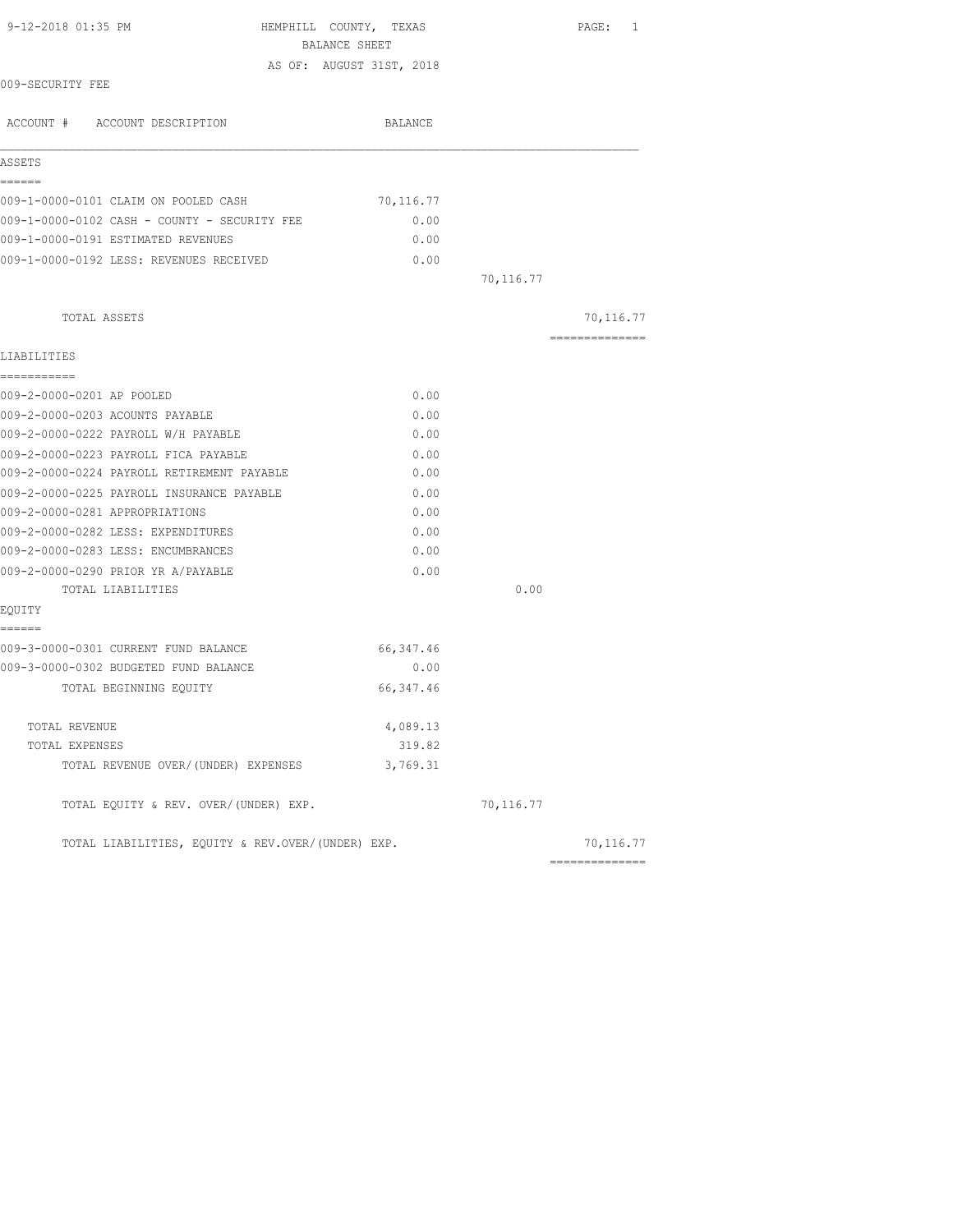| 9-12-2018 01:35 PM                                | HEMPHILL COUNTY, TEXAS<br>BALANCE SHEET |             |            | PAGE:<br>$\mathbf{1}$ |
|---------------------------------------------------|-----------------------------------------|-------------|------------|-----------------------|
|                                                   | AS OF: AUGUST 31ST, 2018                |             |            |                       |
| 010-AIRPORT                                       |                                         |             |            |                       |
| ACCOUNT # ACCOUNT DESCRIPTION                     |                                         | BALANCE     |            |                       |
| ASSETS                                            |                                         |             |            |                       |
| ======<br>010-1-0000-0102 CASH - AIRPORT          |                                         | 344,064.39  |            |                       |
| 010-1-0000-0104 AIRPORT PREPAID INSURANCE         |                                         | 1,920.00    |            |                       |
| 010-1-0000-0110 INVESTED CASH/YR 2000             |                                         | 0.00        |            |                       |
| 010-1-0000-0111 INVESTED CASH/AIRPORT             |                                         | 0.00        |            |                       |
| 010-1-0000-0191 ESTIMATED REVENUES                |                                         | 0.00        |            |                       |
| 010-1-0000-0192 LESS: REVENUES RECEIVED           |                                         | 0.00        |            |                       |
|                                                   |                                         |             | 345,984.39 |                       |
| TOTAL ASSETS                                      |                                         |             |            | 345,984.39            |
| LIABILITIES                                       |                                         |             |            | ---------------       |
| ===========<br>010-2-0000-0203 ACCOUNTS PAYABLE   | $\sqrt{2}$                              | 10,745.42)  |            |                       |
| 010-2-0000-0222 PAYROLL W/H PAYABLE               |                                         | 0.00        |            |                       |
| 010-2-0000-0223 PAYROLL FICA PAYABLE              |                                         | 0.00        |            |                       |
| 010-2-0000-0224 PAYROLL RETIREMENT PAYABLE        |                                         | 0.00        |            |                       |
| 010-2-0000-0225 PAYROLL INSURANCE PAYABLE         |                                         | 0.00        |            |                       |
| 010-2-0000-0235 DUE TO GENERAL FUND               |                                         | 0.00        |            |                       |
| 010-2-0000-0281 APPROPRIATIONS                    |                                         | 0.00        |            |                       |
| 010-2-0000-0282 LESS: EXPENDITURES                |                                         | 0.00        |            |                       |
| 010-2-0000-0283 LESS: ENCUMBRANCES                |                                         | 0.00        |            |                       |
| 010-2-0000-0290 PRIOR YR A/PAYABLE                | $\sqrt{2}$                              | 50,000.00)  |            |                       |
| TOTAL LIABILITIES                                 |                                         | $\left($    | 60,745.42) |                       |
| EQUITY                                            |                                         |             |            |                       |
| ------<br>010-3-0000-0301 CURRENT FUND BALANCE    |                                         | 374,564.47  |            |                       |
| 010-3-0000-0302 BUDGETED FUND BALANCE             |                                         | 0.00        |            |                       |
| TOTAL BEGINNING EQUITY                            |                                         | 374,564.47  |            |                       |
| TOTAL REVENUE                                     |                                         | 225, 196.94 |            |                       |
| TOTAL EXPENSES                                    |                                         | 193,031.60  |            |                       |
| TOTAL REVENUE OVER/(UNDER) EXPENSES               |                                         | 32, 165.34  |            |                       |
| TOTAL EQUITY & REV. OVER/(UNDER) EXP.             |                                         |             | 406,729.81 |                       |
| TOTAL LIABILITIES, EQUITY & REV.OVER/(UNDER) EXP. |                                         |             |            | 345,984.39            |
|                                                   |                                         |             |            |                       |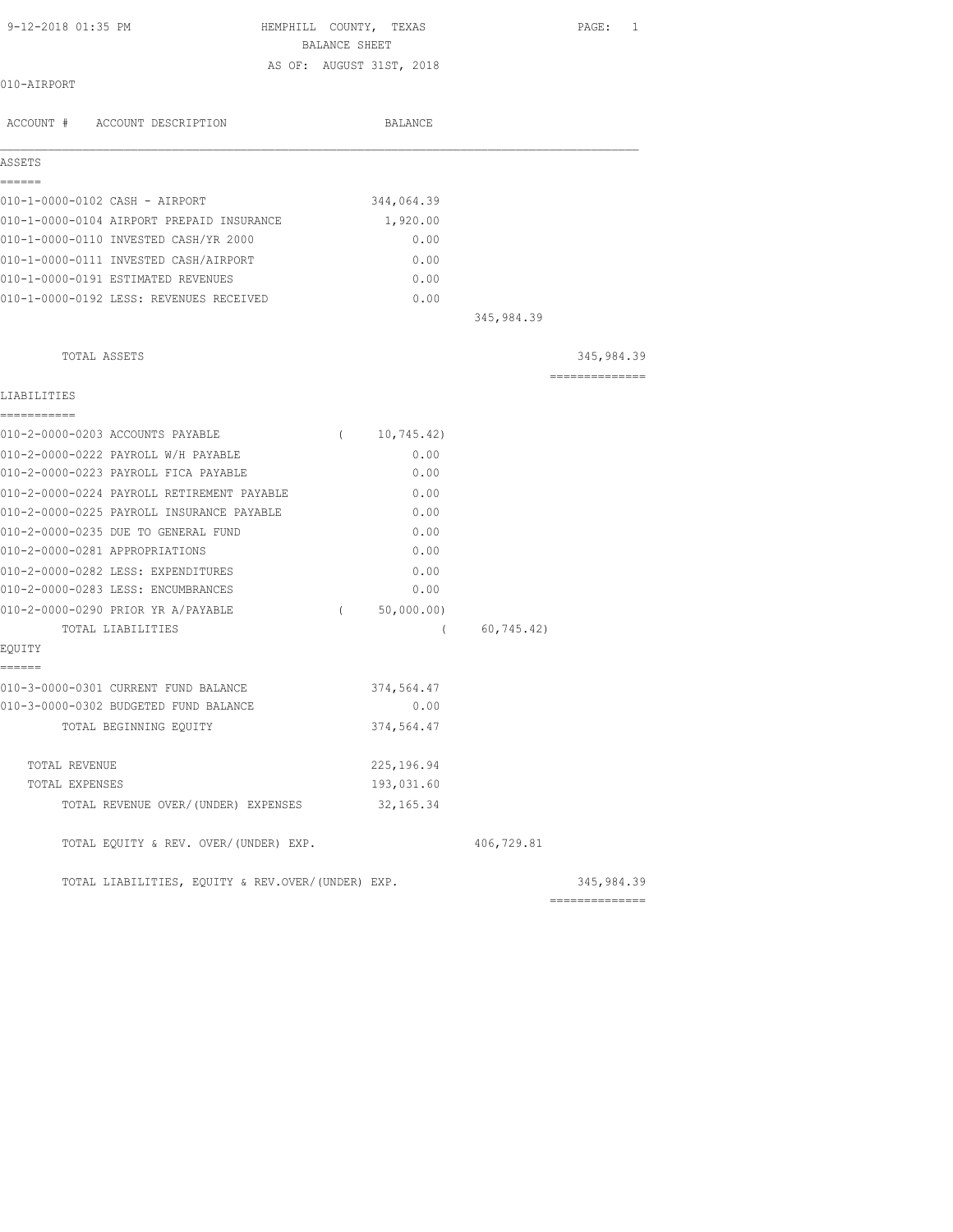| 9-12-2018 01:35 PM                                | HEMPHILL COUNTY, TEXAS<br>BALANCE SHEET | PAGE: 1                       |
|---------------------------------------------------|-----------------------------------------|-------------------------------|
|                                                   | AS OF: AUGUST 31ST, 2018                |                               |
| 011-ROAD & BRIDGE PCT 1                           |                                         |                               |
|                                                   |                                         |                               |
| ACCOUNT # ACCOUNT DESCRIPTION                     | BALANCE                                 |                               |
| ASSETS                                            |                                         |                               |
| ------                                            |                                         |                               |
| 011-1-0000-0101 CLAIM ON POOLED CASH              | 995,819.64                              |                               |
| 011-1-0000-0102 CASH - ROAD & BRIDGE PCT 1        | 0.00                                    |                               |
| 011-1-0000-0104 PCT 1 PREPAID INSURANCE           | 788.00                                  |                               |
| 011-1-0000-0110 INVESTMENTS                       | 0.00                                    |                               |
| 011-1-0000-0118 PROPERTY TAX RECEIVABLE           | 17,548.43                               |                               |
| 011-1-0000-0121 ALLOWANCE FOR BAD DEBT            | 14,764.53)<br>$\left($                  |                               |
| 011-1-0000-0191 ESTIMATED REVENUES                | 0.00                                    |                               |
| 011-1-0000-0192 LESS: REVENUES RECEIVED           | 0.00                                    |                               |
|                                                   |                                         | 999,391.54                    |
| TOTAL ASSETS                                      |                                         | 999, 391.54                   |
|                                                   |                                         | ---------------               |
| LIABILITIES                                       |                                         |                               |
| ===========<br>011-2-0000-0201 AP POOLED          | 227.46)<br>$\left($                     |                               |
| 011-2-0000-0203 ACOUNTS PAYABLE                   | 0.00                                    |                               |
| 011-2-0000-0211 DUE FROM OTHER FUNDS              | 0.00                                    |                               |
| 011-2-0000-0220 DEFERRED COMPENSATION             | 0.00                                    |                               |
| 011-2-0000-0222 WITHHOLDING PAYABLE               | 0.00                                    |                               |
| 011-2-0000-0223 FICA PAYABLE                      | 0.00                                    |                               |
| 011-2-0000-0224 RETIREMENT PAYABLE                | 0.00                                    |                               |
| 011-2-0000-0225 INSURANCE PAYABLE                 | 19.58                                   |                               |
| 011-2-0000-0226 CAFE PLAN PAYABLE                 | 0.00                                    |                               |
| 011-2-0000-0228 VALIC PAYABLE                     | 0.00                                    |                               |
| 011-2-0000-0230 DEFERRED REVENUE                  | 2,153.91                                |                               |
| 011-2-0000-0281 APPROPRIATIONS                    | 0.00                                    |                               |
| 011-2-0000-0282 LESS: EXPENDITURES                | 0.00                                    |                               |
| 011-2-0000-0283 LESS: ENCUMBRANCES                | 0.00                                    |                               |
| 011-2-0000-0290 PRIOR YR A/PAYABLE                | 0.00                                    |                               |
| 011-2-4011-0221 UNEMPLOYMENT PAYABLE              | 0.00                                    |                               |
| TOTAL LIABILITIES<br>EQUITY                       |                                         | 1,946.03                      |
| ------                                            |                                         |                               |
| 011-3-0000-0301 CURRENT FUND BALANCE              | 933,630.34                              |                               |
| 011-3-0000-0302 BUDGETED FUND BALANCE             | 0.00                                    |                               |
| TOTAL BEGINNING EOUITY                            | 933,630.34                              |                               |
| TOTAL REVENUE                                     | 337,382.00                              |                               |
| TOTAL EXPENSES                                    | 273,566.83                              |                               |
| TOTAL REVENUE OVER/ (UNDER) EXPENSES              | 63,815.17                               |                               |
| TOTAL EQUITY & REV. OVER/(UNDER) EXP.             |                                         | 997, 445.51                   |
| TOTAL LIABILITIES, EQUITY & REV.OVER/(UNDER) EXP. |                                         | 999, 391.54<br>============== |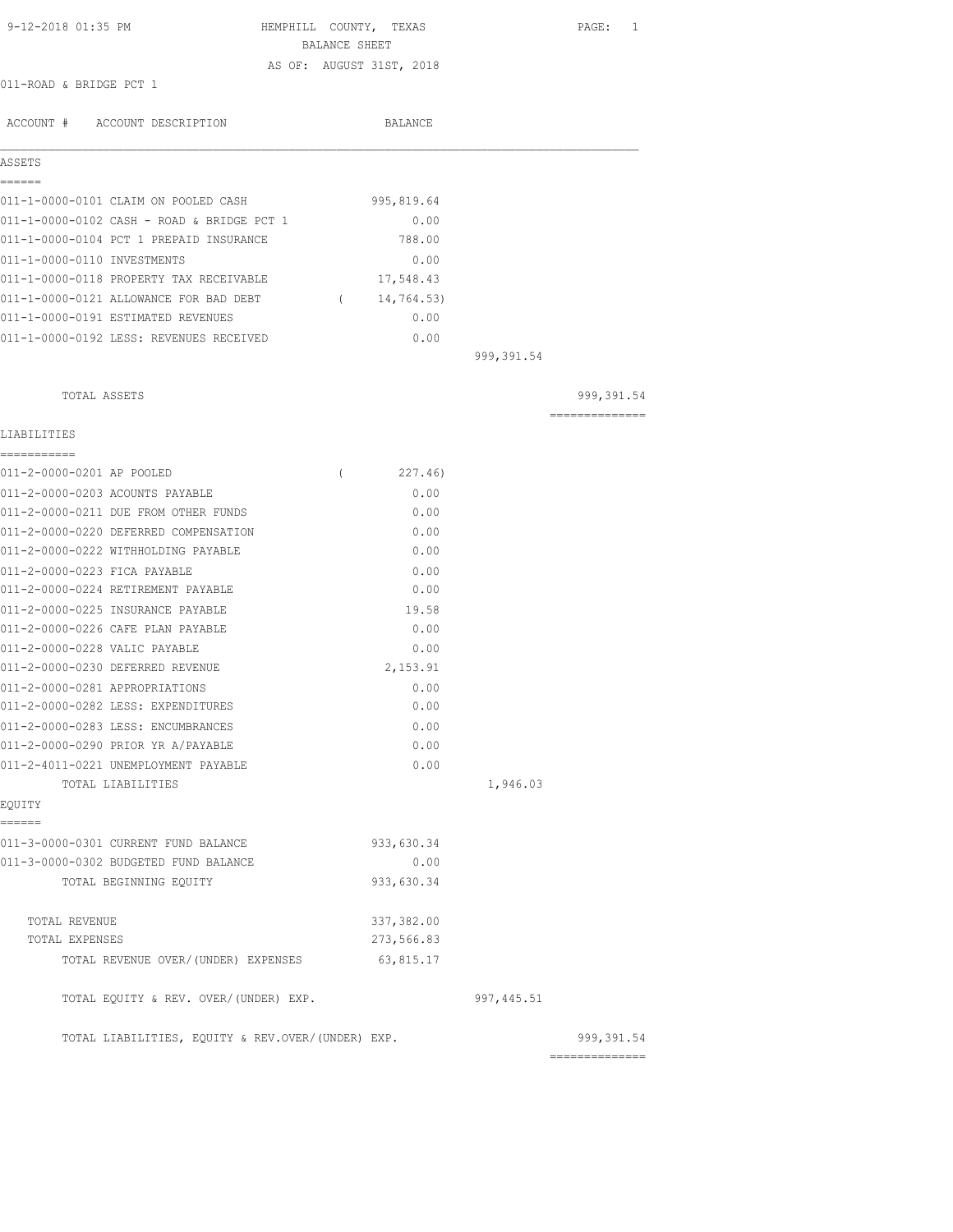| 9-12-2018 01:36 PM                                                 | HEMPHILL COUNTY, TEXAS<br>BALANCE SHEET |              | PAGE: 1        |
|--------------------------------------------------------------------|-----------------------------------------|--------------|----------------|
| 012-ROAD & BRIDGE PCT 2                                            | AS OF: AUGUST 31ST, 2018                |              |                |
| ACCOUNT # ACCOUNT DESCRIPTION                                      | BALANCE                                 |              |                |
| ASSETS                                                             |                                         |              |                |
| ======                                                             |                                         |              |                |
| 012-1-0000-0101 CLAIM ON POOLED CASH                               | 1,428,162.93                            |              |                |
| 012-1-0000-0102 CASH - ROAD & BRIDGE PCT 2                         | 0.00                                    |              |                |
| 012-1-0000-0104 PCT 2 PREPAID INSURANCE                            | 788.00                                  |              |                |
| 012-1-0000-0110 INVESTMENTS                                        | 17,095.51)<br>$\sqrt{2}$                |              |                |
| 012-1-0000-0118 PROPERTY TAX RECEIVABLE                            | 35,707.48                               |              |                |
| 012-1-0000-0121 ALLOWANCE FOR BAD DEBT                             | (15, 659.35)                            |              |                |
| 012-1-0000-0191 ESTIMATED REVENUES                                 | 0.00                                    |              |                |
| 012-1-0000-0192 LESS: REVENUES RECEIVED                            | 0.00                                    |              |                |
|                                                                    |                                         | 1,431,903.55 |                |
| TOTAL ASSETS                                                       |                                         |              | 1,431,903.55   |
| LIABILITIES                                                        |                                         |              | ============== |
| ===========                                                        |                                         |              |                |
| 012-2-0000-0201 AP POOLED                                          | 1,821.15)<br>$\left($                   |              |                |
| 012-2-0000-0203 ACOUNTS PAYABLE                                    | 0.00                                    |              |                |
| 012-2-0000-0211 DUE FROM OTHER FUNDS                               | 0.00                                    |              |                |
| 012-2-0000-0220 DEFERRED COMPENSATION                              | 0.00                                    |              |                |
| 012-2-0000-0222 WITHHOLDING PAYABLE                                | 0.00                                    |              |                |
| 012-2-0000-0223 FICA PAYABLE<br>012-2-0000-0224 RETIREMENT PAYABLE | 0.00<br>0.00                            |              |                |
| 012-2-0000-0225 INSURANCE PAYABLE                                  | 0.00                                    |              |                |
| 012-2-0000-0226 CAFE PLAN PAYABLE                                  | 150.00                                  |              |                |
| 012-2-0000-0227 LEVY PAYABLE                                       | 0.00                                    |              |                |
| 012-2-0000-0228 VAL DEF                                            | 0.00                                    |              |                |
| 012-2-0000-0230 DEFERRED REVENUE                                   | 2,284.45                                |              |                |
| 012-2-0000-0281 APPROPRIATIONS                                     | 0.00                                    |              |                |
| 012-2-0000-0282 LESS: EXPENDITURES                                 | 0.00                                    |              |                |
| 012-2-0000-0283 LESS: ENCUMBRANCES                                 | 0.00                                    |              |                |
| 012-2-0000-0290 PRIOR YR A/PAYABLE                                 | 0.00                                    |              |                |
| 012-2-4012-0221 UNEMPLOYMENT PAYABLE                               | 0.00                                    |              |                |
| TOTAL LIABILITIES                                                  |                                         | 613.30       |                |
| EQUITY                                                             |                                         |              |                |
| ======                                                             |                                         |              |                |
| 012-3-0000-0301 CURRENT FUND BALANCE                               | 1,341,001.45                            |              |                |
| 012-3-0000-0302 BUDGETED FUND BALANCE<br>TOTAL BEGINNING EQUITY    | 0.00<br>1,341,001.45                    |              |                |
|                                                                    |                                         |              |                |
| TOTAL REVENUE                                                      | 361,908.50                              |              |                |
| TOTAL EXPENSES                                                     | 271,619.70                              |              |                |
| TOTAL REVENUE OVER/(UNDER) EXPENSES                                | 90,288.80                               |              |                |
| TOTAL EQUITY & REV. OVER/(UNDER) EXP.                              |                                         | 1,431,290.25 |                |
| TOTAL LIABILITIES, EQUITY & REV.OVER/(UNDER) EXP.                  |                                         |              | 1,431,903.55   |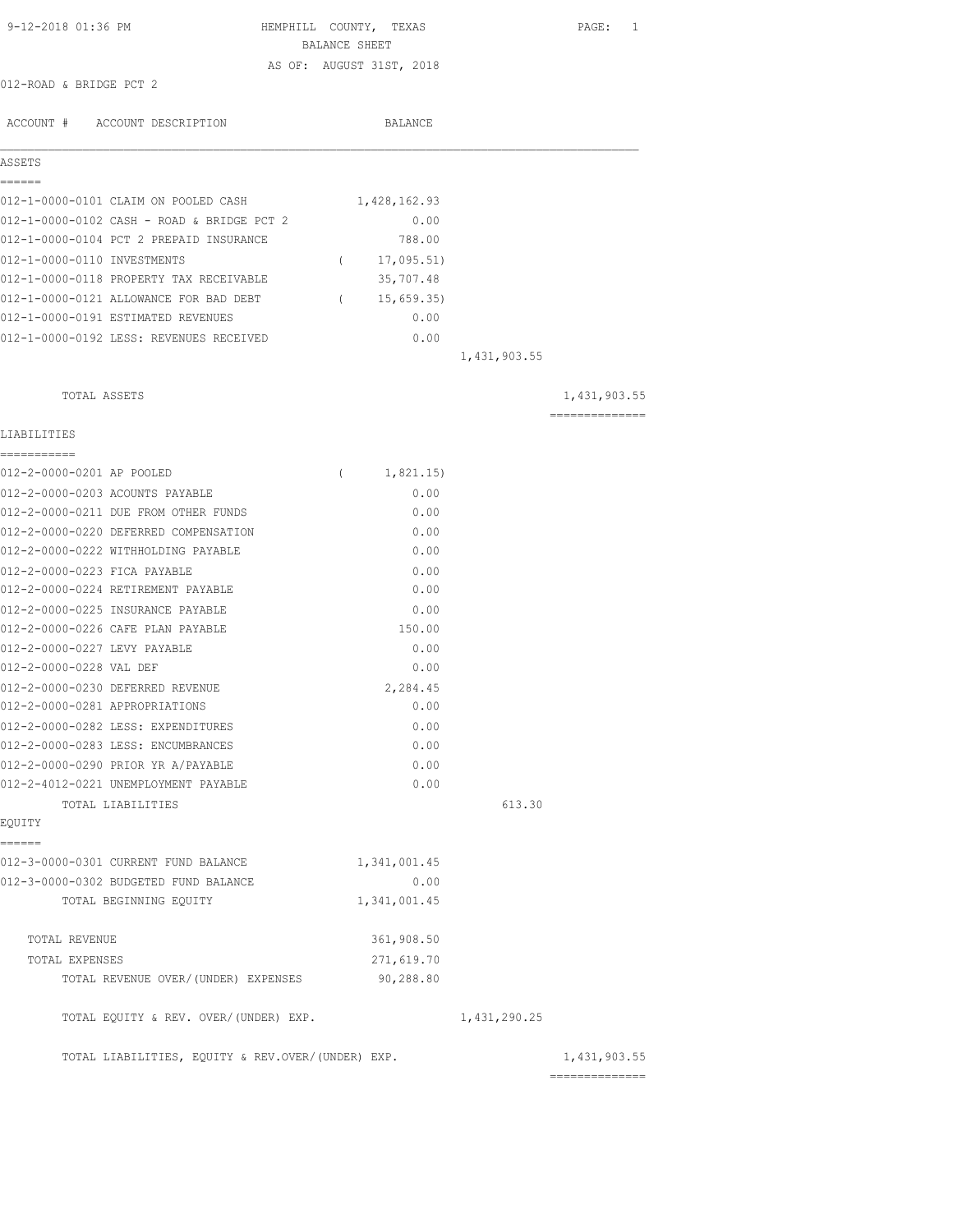| 9-12-2018 01:36 PM                                 |            | HEMPHILL COUNTY, TEXAS   |              | PAGE: 1                         |
|----------------------------------------------------|------------|--------------------------|--------------|---------------------------------|
|                                                    |            | BALANCE SHEET            |              |                                 |
| 013-ROAD & BRIDGE PCT 3                            |            | AS OF: AUGUST 31ST, 2018 |              |                                 |
|                                                    |            |                          |              |                                 |
| ACCOUNT # ACCOUNT DESCRIPTION                      |            | BALANCE                  |              |                                 |
|                                                    |            |                          |              |                                 |
| ASSETS<br>======                                   |            |                          |              |                                 |
| 013-1-0000-0101 CLAIM ON POOLED CASH               |            | 1,294,430.25             |              |                                 |
| 013-1-0000-0102 CASH - ROAD & BRIDGE PCT 3         |            | 0.00                     |              |                                 |
| 013-1-0000-0104 PCT 3 PREPAID INSURANCE            |            | 1,313.00                 |              |                                 |
| 013-1-0000-0110 INVESTMENTS                        |            | 0.00                     |              |                                 |
| 013-1-0000-0118 PROPERTY TAX RECEIVABLE            |            | 37,223.95                |              |                                 |
| 013-1-0000-0121 ALLOWANCE FOR BAD DEBT (31,318.70) |            |                          |              |                                 |
| 013-1-0000-0191 ESTIMATED REVENUES                 |            | 0.00                     |              |                                 |
| 013-1-0000-0192 LESS: REVENUES RECEIVED            |            | 0.00                     |              |                                 |
|                                                    |            |                          | 1,301,648.50 |                                 |
|                                                    |            |                          |              |                                 |
| TOTAL ASSETS                                       |            |                          |              | 1,301,648.50<br>--------------- |
| LIABILITIES                                        |            |                          |              |                                 |
| 013-2-0000-0201 AP POOLED                          | $\sqrt{2}$ | 24,986.87)               |              |                                 |
| 013-2-0000-0203 ACOUNTS PAYABLE                    |            | 41.50                    |              |                                 |
| 013-2-0000-0211 DUE FROM OTHER FUNDS               |            | 0.00                     |              |                                 |
| 013-2-0000-0222 WITHHOLDING PAYABLE                |            | 0.00                     |              |                                 |
| 013-2-0000-0223 FICA PAYABLE                       |            | 0.00                     |              |                                 |
| 013-2-0000-0224 RETIREMENT PAYABLE                 |            | 0.00                     |              |                                 |
| 013-2-0000-0225 INSURANCE PAYABLE                  |            | 0.00                     |              |                                 |
| 013-2-0000-0226 CAFE PLAN PAYABLE                  |            | 0.00                     |              |                                 |
| 013-2-0000-0227 LEVY PAYABLE                       |            | 0.00                     |              |                                 |
| 013-2-0000-0230 DEFERRED REVENUE                   |            | 4,568.90                 |              |                                 |
| 013-2-0000-0281 APPROPRIATIONS                     |            | 0.00                     |              |                                 |
| 013-2-0000-0282 LESS: EXPENDITURES                 |            | 0.00                     |              |                                 |
| 013-2-0000-0283 LESS: ENCUMBRANCES                 |            | 0.00                     |              |                                 |
| 013-2-0000-0290 PRIOR YR A/PAYABLE                 |            | 0.00                     |              |                                 |
| 013-2-4013-0221 UNEMPLOYMENT PAYABLE               |            | 0.00                     |              |                                 |
| TOTAL LIABILITIES                                  |            | $\left($                 | 20, 376.47   |                                 |
| EQUITY                                             |            |                          |              |                                 |
| ======                                             |            |                          |              |                                 |
| 013-3-0000-0301 CURRENT FUND BALANCE               |            | 1,191,930.65             |              |                                 |
| 013-3-0000-0302 BUDGETED FUND BALANCE              |            | 0.00                     |              |                                 |
| TOTAL BEGINNING EQUITY                             |            | 1,191,930.65             |              |                                 |
| TOTAL REVENUE                                      |            | 780,003.15               |              |                                 |
| TOTAL EXPENSES                                     |            | 649,908.83               |              |                                 |
| TOTAL REVENUE OVER/(UNDER) EXPENSES                |            | 130,094.32               |              |                                 |
| TOTAL EQUITY & REV. OVER/(UNDER) EXP.              |            |                          | 1,322,024.97 |                                 |
| TOTAL LIABILITIES, EQUITY & REV.OVER/(UNDER) EXP.  |            |                          |              | 1,301,648.50                    |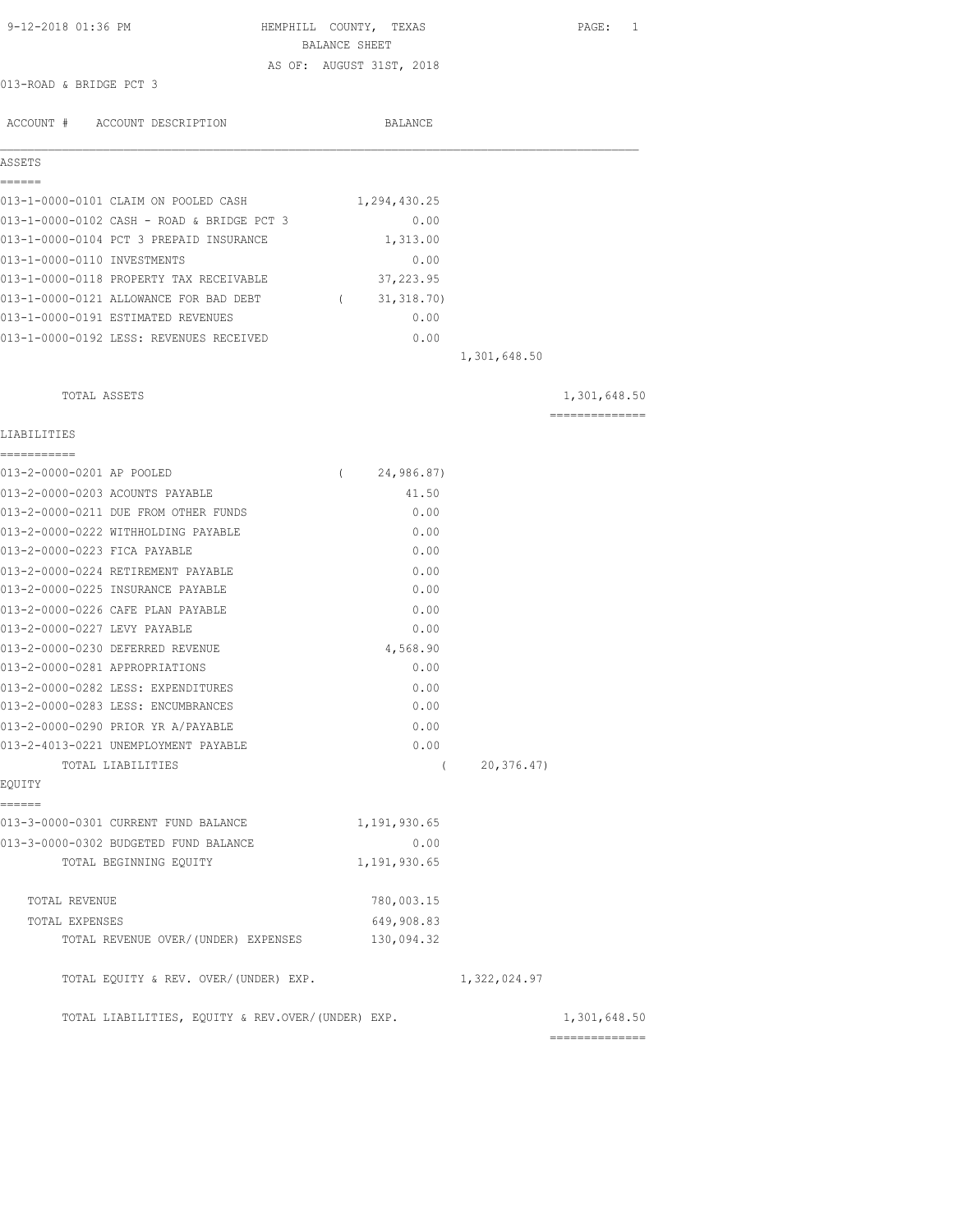| 9-12-2018 01:36 PM                                | HEMPHILL COUNTY, TEXAS<br>BALANCE SHEET | PAGE: 1                        |
|---------------------------------------------------|-----------------------------------------|--------------------------------|
|                                                   | AS OF: AUGUST 31ST, 2018                |                                |
| 014-ROAD & BRIDGE PCT 4                           |                                         |                                |
| ACCOUNT # ACCOUNT DESCRIPTION                     | BALANCE                                 |                                |
| ASSETS                                            |                                         |                                |
| ======                                            |                                         |                                |
| 014-1-0000-0101 CLAIM ON POOLED CASH              | 1,417,375.83                            |                                |
| 014-1-0000-0102 CASH - ROAD & BRIDGE PCT 4        | 0.00                                    |                                |
| 014-1-0000-0104 PCT 4 PREPAID INSURANCE           | 2,033.20                                |                                |
| 014-1-0000-0110 INVESTMENTS                       | 720.20)<br>$\left($                     |                                |
| 014-1-0000-0118 PROPERTY TAX RECEIVABLE           | 32,969.78                               |                                |
| 014-1-0000-0121 ALLOWANCE FOR BAD DEBT            | 27,739.42)<br>$\sqrt{2}$                |                                |
| 014-1-0000-0191 ESTIMATED REVENUES                | 0.00                                    |                                |
| 014-1-0000-0192 LESS: REVENUES RECEIVED           | 0.00                                    |                                |
|                                                   | 1,423,919.19                            |                                |
| TOTAL ASSETS                                      |                                         | 1,423,919.19                   |
| LIABILITIES                                       |                                         | ==============                 |
| 014-2-0000-0201 AP POOLED                         | 0.00                                    |                                |
| 014-2-0000-0203 ACOUNTS PAYABLE                   | 39.00                                   |                                |
| 014-2-0000-0211 DUE FROM OTHER FUNDS              | 0.00                                    |                                |
| 014-2-0000-0222 WITHHOLDING PAYABLE               | 0.00                                    |                                |
| 014-2-0000-0223 FICA PAYABLE                      | 0.00                                    |                                |
| 014-2-0000-0224 RETIREMENT PAYABLE                | 0.00                                    |                                |
| 014-2-0000-0225 INSURANCE PAYABLE                 | 136.22                                  |                                |
| 014-2-0000-0226 CAFE PLAN PAYABLE                 | 0.00                                    |                                |
| 014-2-0000-0227 LEVY PAYABLE                      | 0.00                                    |                                |
| 014-2-0000-0230 DEFERRED REVENUE                  | 4,046.74                                |                                |
| 014-2-0000-0281 APPROPRIATIONS                    | 0.00                                    |                                |
| 014-2-0000-0282 LESS: EXPENDITURES                | 0.00                                    |                                |
| 014-2-0000-0283 LESS: ENCUMBRANCES                | 0.00                                    |                                |
| 014-2-0000-0290 PRIOR YR A/PAYABLE                | 0.00                                    |                                |
| 014-2-4014-0221 UNEMPLOYMENT PAYABLE              | 0.00                                    |                                |
| TOTAL LIABILITIES                                 |                                         | 4,221.96                       |
| EOUITY                                            |                                         |                                |
| ======<br>014-3-0000-0301 CURRENT FUND BALANCE    | 1,228,923.00                            |                                |
| 014-3-0000-0302 BUDGETED FUND BALANCE             | 0.00                                    |                                |
| TOTAL BEGINNING EQUITY                            | 1,228,923.00                            |                                |
| TOTAL REVENUE                                     | 645,648.30                              |                                |
| TOTAL EXPENSES                                    | 454,874.07                              |                                |
| TOTAL REVENUE OVER/(UNDER) EXPENSES               | 190,774.23                              |                                |
| TOTAL EQUITY & REV. OVER/(UNDER) EXP.             |                                         | 1, 419, 697.23                 |
| TOTAL LIABILITIES, EQUITY & REV.OVER/(UNDER) EXP. |                                         | 1,423,919.19<br>-------------- |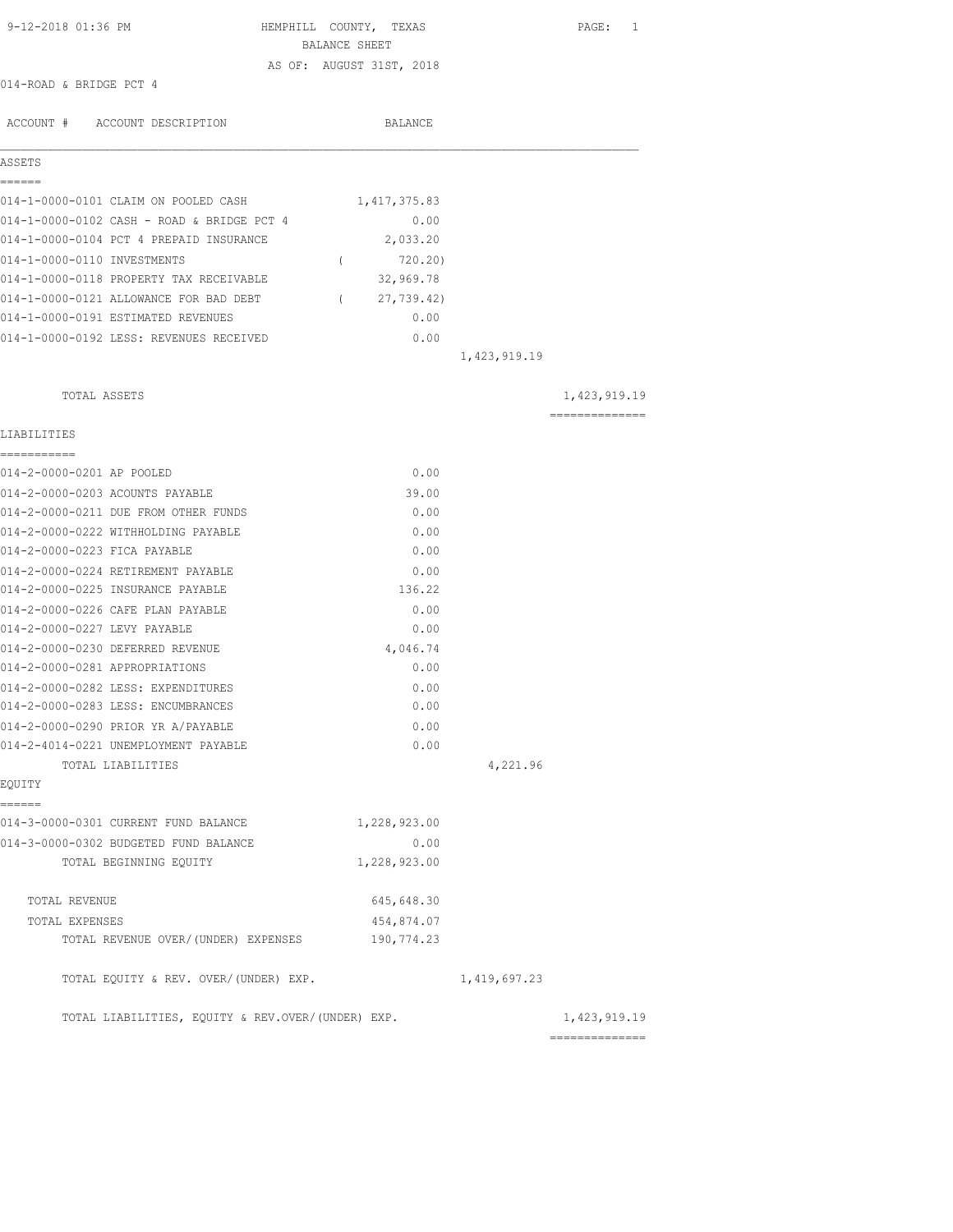| 9-12-2018 01:36 PM<br>HEMPHILL COUNTY, TEXAS      |            |          | PAGE: 1        |
|---------------------------------------------------|------------|----------|----------------|
| BALANCE SHEET                                     |            |          |                |
| AS OF: AUGUST 31ST, 2018                          |            |          |                |
| 022-CO RECORDS PRESERVATION                       |            |          |                |
| ACCOUNT # ACCOUNT DESCRIPTION                     | BALANCE    |          |                |
| ASSETS                                            |            |          |                |
| ------<br>022-1-0000-0101 CLAIM ON POOLED CASH    | 7,498.26   |          |                |
| 022-1-0000-0102 CASH - COUNTY-RECORDS PRESERVA    | 0.00       |          |                |
| 022-1-0000-0191 ESTIMATED REVENUES                | 0.00       |          |                |
| 022-1-0000-0192 LESS: REVENUES RECEIVED           | 0.00       |          |                |
|                                                   |            | 7,498.26 |                |
| TOTAL ASSETS                                      |            |          | 7,498.26       |
| LIABILITIES                                       |            |          | -------------- |
| ===========                                       |            |          |                |
| 022-2-0000-0201 AP POOLED                         | 0.00       |          |                |
| 022-2-0000-0203 ACOUNTS PAYABLE                   | 0.00       |          |                |
| 022-2-0000-0222 PAYROLL W/H PAYABLE               | 0.00       |          |                |
| 022-2-0000-0223 PAYROLL FICA PAYABLE              | 0.00       |          |                |
| 022-2-0000-0224 PAYROLL RETIREMENT PAYABLE        | 0.00       |          |                |
| 022-2-0000-0225 PAYROLL INSURANCE PAYABLE         | 0.00       |          |                |
| 022-2-0000-0281 APPROPRIATIONS                    | 0.00       |          |                |
| 022-2-0000-0282 LESS: EXPENDITURES                | 0.00       |          |                |
| 022-2-0000-0283 LESS: ENCUMBRANCES                | 0.00       |          |                |
| 022-2-0000-0290 PRIOR YR A/PAYABLE                | 0.00       |          |                |
| TOTAL LIABILITIES                                 |            | 0.00     |                |
| EOUITY                                            |            |          |                |
| ------<br>022-3-0000-0301 CURRENT FUND BALANCE    | 19,365.59  |          |                |
| 022-3-0000-0302 BUDGETED FUND BALANCE             | 0.00       |          |                |
| TOTAL BEGINNING EQUITY                            | 19,365.59  |          |                |
| TOTAL REVENUE                                     | 5,772.69   |          |                |
| TOTAL EXPENSES                                    | 17,640.02  |          |                |
| TOTAL REVENUE OVER/(UNDER) EXPENSES (             | 11,867.33) |          |                |
| TOTAL EQUITY & REV. OVER/(UNDER) EXP.             |            | 7,498.26 |                |
| TOTAL LIABILITIES, EQUITY & REV.OVER/(UNDER) EXP. |            |          | 7,498.26       |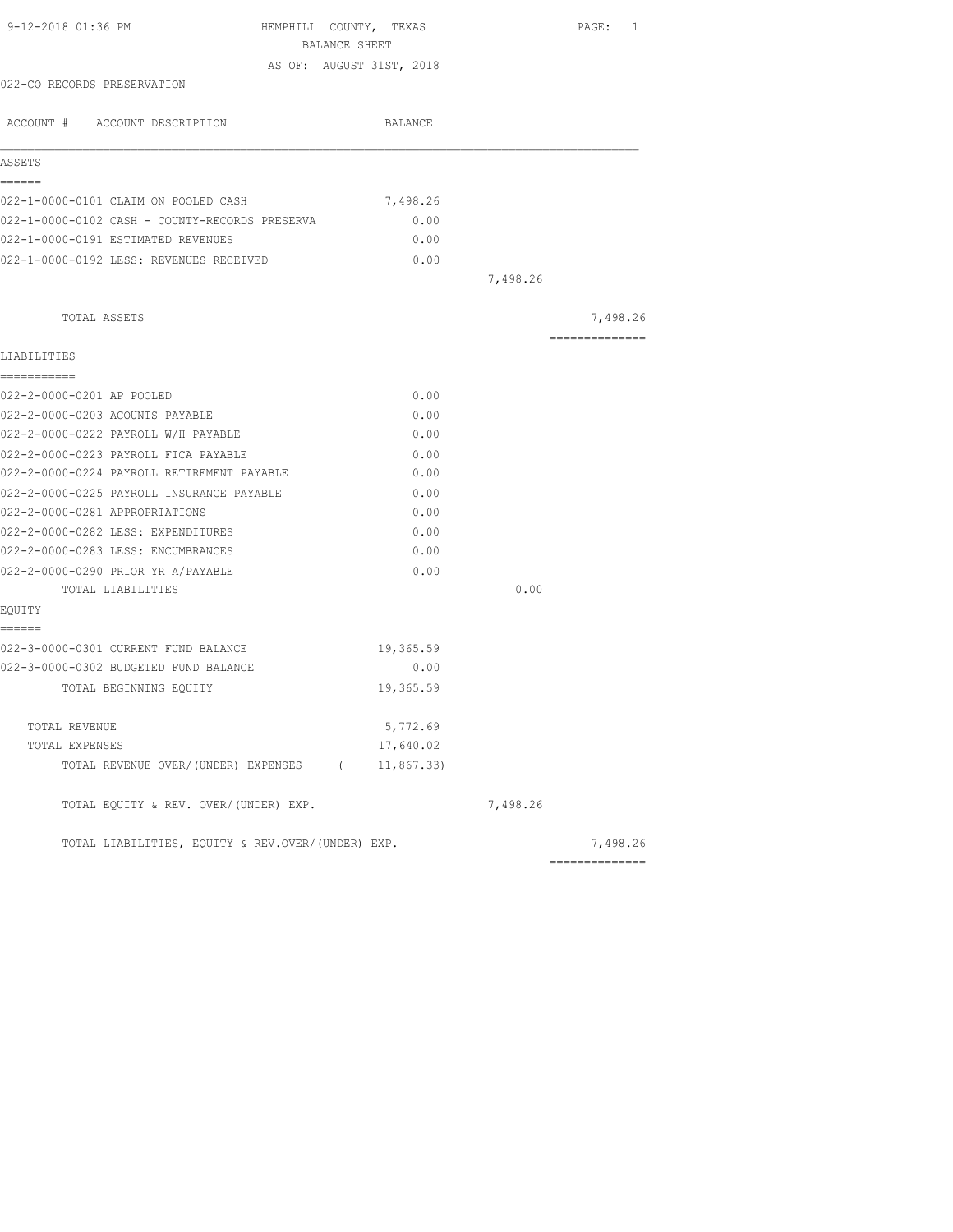| 9-12-2018 01:36 PM                                | HEMPHILL COUNTY, TEXAS   |          | PAGE: 1         |
|---------------------------------------------------|--------------------------|----------|-----------------|
|                                                   | BALANCE SHEET            |          |                 |
|                                                   | AS OF: AUGUST 31ST, 2018 |          |                 |
| 023-CLK'S RECORDS PRESERVE                        |                          |          |                 |
| ACCOUNT # ACCOUNT DESCRIPTION                     | BALANCE                  |          |                 |
| ASSETS                                            |                          |          |                 |
| ======<br>023-1-0000-0101 CLAIM ON POOLED CASH    | 5,949.55                 |          |                 |
| 023-1-0000-0102 CASH-CLK'S RECORD PRESERVATION    | 0.00                     |          |                 |
| 023-1-0000-0191 ESTIMATED REVENUES                | 0.00                     |          |                 |
| 023-1-0000-0192 LESS: REVENUES RECEIVED           | 0.00                     |          |                 |
|                                                   |                          | 5,949.55 |                 |
| TOTAL ASSETS                                      |                          |          | 5,949.55        |
|                                                   |                          |          | =============== |
| LIABILITIES                                       |                          |          |                 |
| ===========                                       |                          |          |                 |
| 023-2-0000-0201 AP POOLED                         | 0.00                     |          |                 |
| 023-2-0000-0203 ACOUNTS PAYABLE                   | 0.00                     |          |                 |
| 023-2-0000-0222 WITHHOLDING PAYABLE               | 0.00                     |          |                 |
| 023-2-0000-0223 FICA PAYABLE                      | 0.00                     |          |                 |
| 023-2-0000-0224 PAYROLL RETIREMENT PAYABLE        | 0.00                     |          |                 |
| 023-2-0000-0225 PAYROLL INSURANCE PAYABLE         | 0.00                     |          |                 |
| 023-2-0000-0281 APPROPRIATIONS                    | 0.00                     |          |                 |
| 023-2-0000-0282 LESS: EXPENDITURES                | 0.00                     |          |                 |
| 023-2-0000-0283 LESS: ENCUMBRANCES                | 0.00                     |          |                 |
| 023-2-0000-0290 PRIOR YR A/PAYABLE                | 0.00                     |          |                 |
| TOTAL LIABILITIES                                 |                          | 0.00     |                 |
| EOUITY                                            |                          |          |                 |
| ======                                            |                          |          |                 |
| 023-3-0000-0301 CURRENT FUND BALANCE              | 4,910.02                 |          |                 |
| 023-3-0000-0302 BUDGETED FUND BALANCE             | 0.00                     |          |                 |
| TOTAL BEGINNING EQUITY                            | 4,910.02                 |          |                 |
| TOTAL REVENUE                                     | 1,039.53                 |          |                 |
| TOTAL EXPENSES                                    | 0.00                     |          |                 |
| TOTAL REVENUE OVER/(UNDER) EXPENSES               | 1,039.53                 |          |                 |
| TOTAL EQUITY & REV. OVER/(UNDER) EXP.             |                          | 5,949.55 |                 |
| TOTAL LIABILITIES, EQUITY & REV.OVER/(UNDER) EXP. |                          |          | 5,949.55        |
|                                                   |                          |          | ==============  |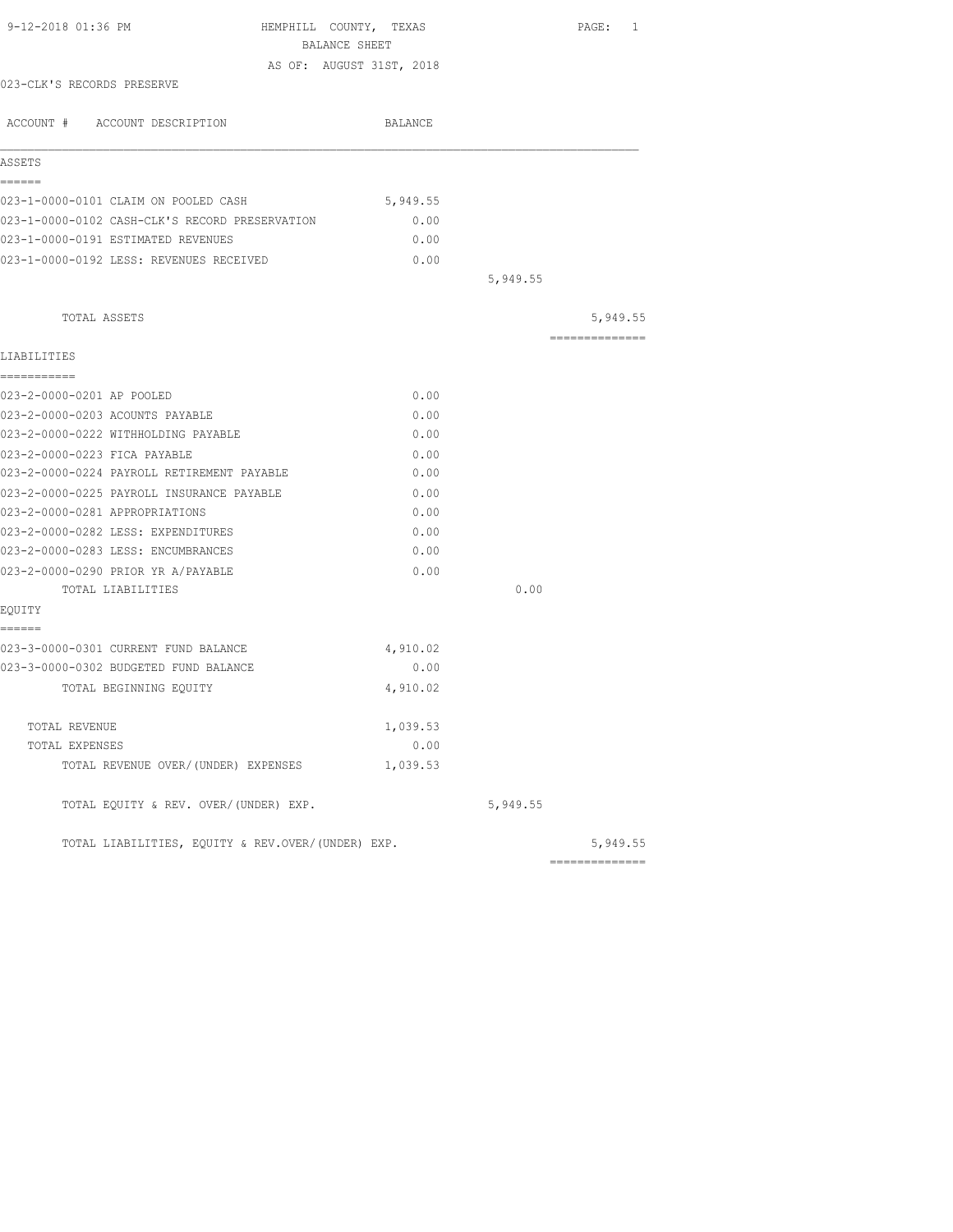|                                                   | BALANCE SHEET |          |                |
|---------------------------------------------------|---------------|----------|----------------|
| AS OF: AUGUST 31ST, 2018                          |               |          |                |
| 024-JUSTICE COURT TECH FUND                       |               |          |                |
| ACCOUNT # ACCOUNT DESCRIPTION                     | BALANCE       |          |                |
|                                                   |               |          |                |
| ASSETS                                            |               |          |                |
| ------                                            |               |          |                |
| 024-1-0000-0101 CLAIM ON POOLED CASH              | 3, 133.85     |          |                |
| 024-1-0000-0102 CASH -TECH FUND                   | 0.00          |          |                |
| 024-1-0000-0191 ESTIMATED REVENUES                | 0.00          |          |                |
| 024-1-0000-0192 LESS: REVENUES RECEIVED           | 0.00          |          |                |
|                                                   |               | 3,133.85 |                |
| TOTAL ASSETS                                      |               |          | 3,133.85       |
| LIABILITIES                                       |               |          | ============== |
| ===========                                       |               |          |                |
| 024-2-0000-0201 AP POOLED                         | 0.00          |          |                |
| 024-2-0000-0203 ACCOUNTS PAYABLE                  | 0.00          |          |                |
| 024-2-0000-0222 PAYROLL W/H PAYABLE               | 0.00          |          |                |
| 024-2-0000-0223 PAYROLL FICA PAYABLE              | 0.00          |          |                |
| 024-2-0000-0224 PAYROLL RETIREMENT PAYABLE        | 0.00          |          |                |
| 024-2-0000-0225 PAYROLL INSURANCE PAYABLE         | 0.00          |          |                |
| 024-2-0000-0281 APPROPRIATIONS                    | 0.00          |          |                |
| 024-2-0000-0282 LESS: EXPENDITURES                | 0.00          |          |                |
| 024-2-0000-0283 LESS: ENCUMBRANCES                | 0.00          |          |                |
| 024-2-0000-0290 PRIOR YR A/PAYABLE                | 0.00          |          |                |
| TOTAL LIABILITIES                                 |               | 0.00     |                |
| EQUITY                                            |               |          |                |
| ======<br>024-3-0000-0301 CURRENT FUND BALANCE    | 5,618.88      |          |                |
| 024-3-0000-0302 BUDGETED FUND BALANCE             | 0.00          |          |                |
| TOTAL BEGINNING EQUITY                            | 5,618.88      |          |                |
|                                                   |               |          |                |
| TOTAL REVENUE                                     | 2,509.67      |          |                |
| TOTAL EXPENSES                                    | 4,994.70      |          |                |
| TOTAL REVENUE OVER/(UNDER) EXPENSES (2,485.03)    |               |          |                |
| TOTAL EQUITY & REV. OVER/(UNDER) EXP.             |               | 3,133.85 |                |
| TOTAL LIABILITIES, EOUITY & REV.OVER/(UNDER) EXP. |               |          | 3,133.85       |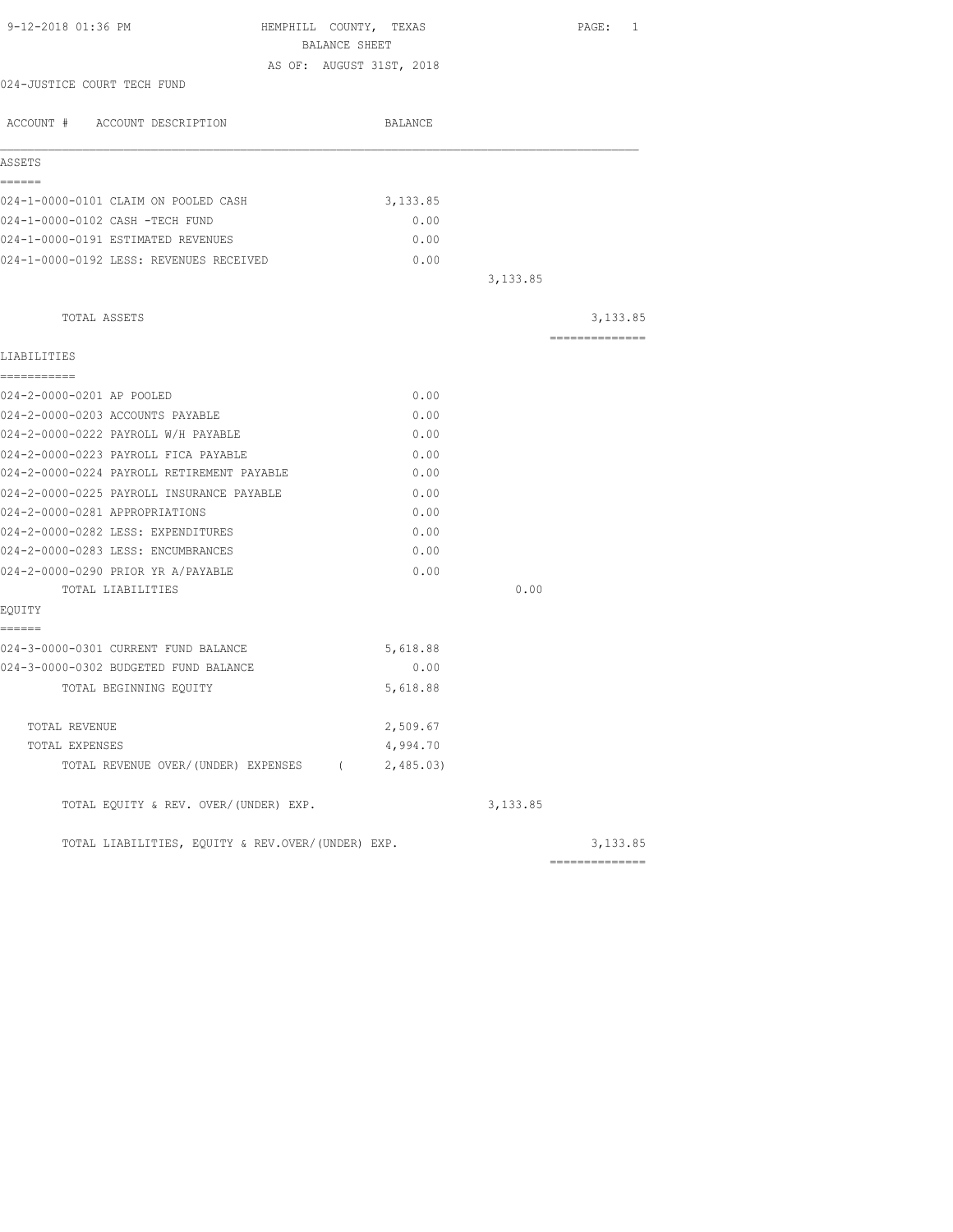| 9-12-2018 01:36 PM                                | HEMPHILL COUNTY, TEXAS   | PAGE: 1                                                                                                                                                                                                                                                                                                                                                                                                                                                                                |
|---------------------------------------------------|--------------------------|----------------------------------------------------------------------------------------------------------------------------------------------------------------------------------------------------------------------------------------------------------------------------------------------------------------------------------------------------------------------------------------------------------------------------------------------------------------------------------------|
|                                                   | BALANCE SHEET            |                                                                                                                                                                                                                                                                                                                                                                                                                                                                                        |
| 026-CLERK'S TECH FUND                             | AS OF: AUGUST 31ST, 2018 |                                                                                                                                                                                                                                                                                                                                                                                                                                                                                        |
| ACCOUNT # ACCOUNT DESCRIPTION                     | BALANCE                  |                                                                                                                                                                                                                                                                                                                                                                                                                                                                                        |
| ASSETS                                            |                          |                                                                                                                                                                                                                                                                                                                                                                                                                                                                                        |
| ======<br>026-1-0000-0101 CLAIM ON POOLED CASH    | 1,400.33                 |                                                                                                                                                                                                                                                                                                                                                                                                                                                                                        |
| 026-1-0000-0102 CASH-CLERK'S TECH FUND            | 0.00                     |                                                                                                                                                                                                                                                                                                                                                                                                                                                                                        |
|                                                   |                          | 1,400.33                                                                                                                                                                                                                                                                                                                                                                                                                                                                               |
| TOTAL ASSETS                                      |                          | 1,400.33                                                                                                                                                                                                                                                                                                                                                                                                                                                                               |
|                                                   |                          | $\begin{array}{cccccccccc} \multicolumn{2}{c}{} & \multicolumn{2}{c}{} & \multicolumn{2}{c}{} & \multicolumn{2}{c}{} & \multicolumn{2}{c}{} & \multicolumn{2}{c}{} & \multicolumn{2}{c}{} & \multicolumn{2}{c}{} & \multicolumn{2}{c}{} & \multicolumn{2}{c}{} & \multicolumn{2}{c}{} & \multicolumn{2}{c}{} & \multicolumn{2}{c}{} & \multicolumn{2}{c}{} & \multicolumn{2}{c}{} & \multicolumn{2}{c}{} & \multicolumn{2}{c}{} & \multicolumn{2}{c}{} & \multicolumn{2}{c}{} & \mult$ |
| LIABILITIES                                       |                          |                                                                                                                                                                                                                                                                                                                                                                                                                                                                                        |
| ===========<br>026-2-0000-0201 AP POOLED          | 0.00                     |                                                                                                                                                                                                                                                                                                                                                                                                                                                                                        |
| 026-2-0000-0203 ACCOUNTS PAYABLE                  | 0.00                     |                                                                                                                                                                                                                                                                                                                                                                                                                                                                                        |
| TOTAL LIABILITIES                                 |                          | 0.00                                                                                                                                                                                                                                                                                                                                                                                                                                                                                   |
| EQUITY<br>------                                  |                          |                                                                                                                                                                                                                                                                                                                                                                                                                                                                                        |
| 026-3-0000-0301 CURRENT FUND BALANCE              | 0.00                     |                                                                                                                                                                                                                                                                                                                                                                                                                                                                                        |
| TOTAL BEGINNING EQUITY                            | 0.00                     |                                                                                                                                                                                                                                                                                                                                                                                                                                                                                        |
| TOTAL REVENUE                                     | 1,400.33                 |                                                                                                                                                                                                                                                                                                                                                                                                                                                                                        |
| TOTAL EXPENSES                                    | 0.00                     |                                                                                                                                                                                                                                                                                                                                                                                                                                                                                        |
| TOTAL REVENUE OVER/(UNDER) EXPENSES               | 1,400.33                 |                                                                                                                                                                                                                                                                                                                                                                                                                                                                                        |
| TOTAL EQUITY & REV. OVER/(UNDER) EXP.             |                          | 1,400.33                                                                                                                                                                                                                                                                                                                                                                                                                                                                               |
| TOTAL LIABILITIES, EQUITY & REV.OVER/(UNDER) EXP. |                          | 1,400.33                                                                                                                                                                                                                                                                                                                                                                                                                                                                               |
|                                                   |                          | $\begin{array}{cccccccccc} \multicolumn{2}{c}{} & \multicolumn{2}{c}{} & \multicolumn{2}{c}{} & \multicolumn{2}{c}{} & \multicolumn{2}{c}{} & \multicolumn{2}{c}{} & \multicolumn{2}{c}{} & \multicolumn{2}{c}{} & \multicolumn{2}{c}{} & \multicolumn{2}{c}{} & \multicolumn{2}{c}{} & \multicolumn{2}{c}{} & \multicolumn{2}{c}{} & \multicolumn{2}{c}{} & \multicolumn{2}{c}{} & \multicolumn{2}{c}{} & \multicolumn{2}{c}{} & \multicolumn{2}{c}{} & \multicolumn{2}{c}{} & \mult$ |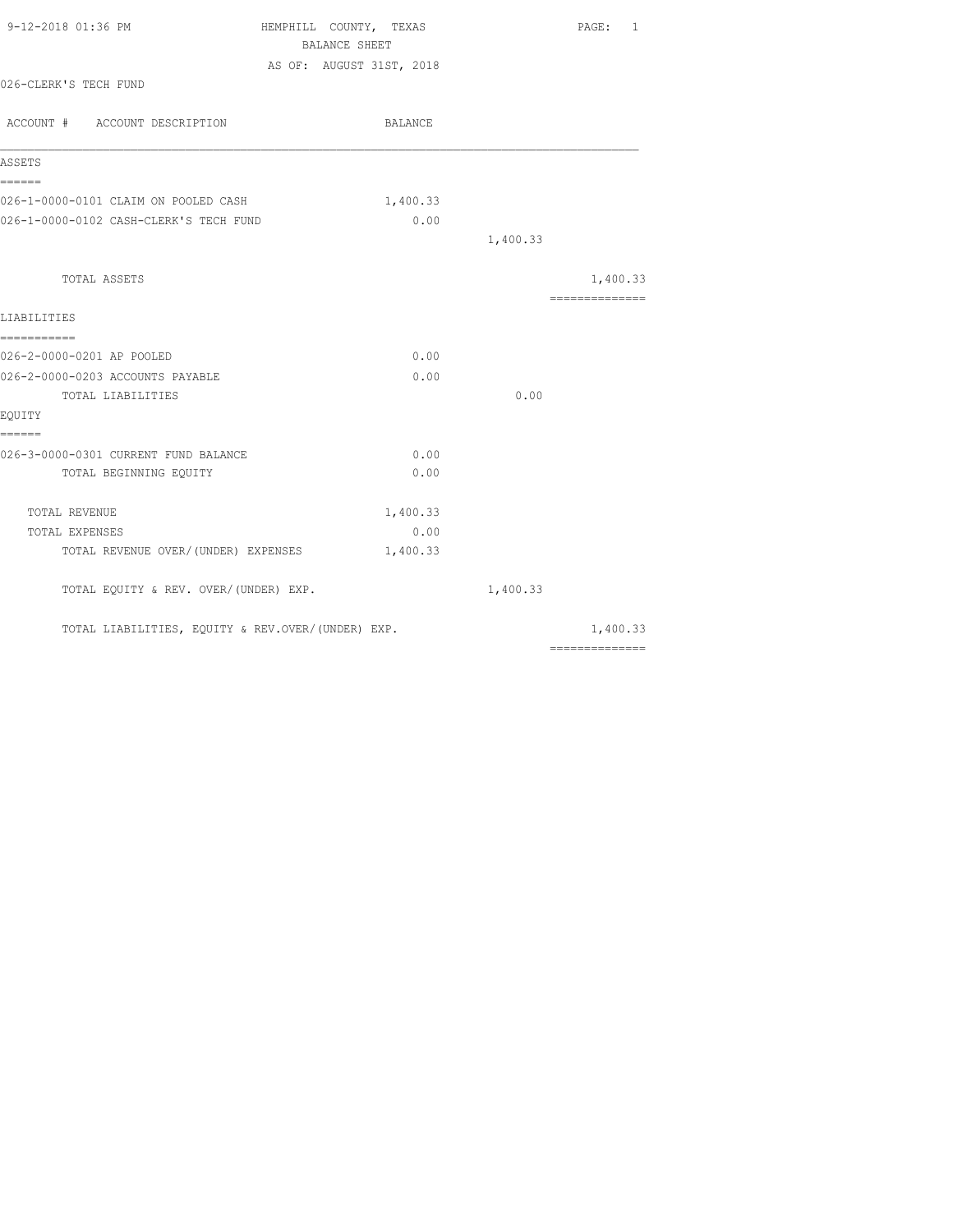| 9-12-2018 01:36 PM                                | HEMPHILL COUNTY, TEXAS   |          | PAGE: 1        |
|---------------------------------------------------|--------------------------|----------|----------------|
|                                                   | BALANCE SHEET            |          |                |
| 029-PRETRIAL INTERVENTION FUN                     | AS OF: AUGUST 31ST, 2018 |          |                |
| ACCOUNT # ACCOUNT DESCRIPTION                     | BALANCE                  |          |                |
|                                                   |                          |          |                |
| ASSETS                                            |                          |          |                |
| ======                                            |                          |          |                |
| 029-1-0000-0101 CLAIM ON POOLED CASH              | 1,500.00                 |          |                |
| 029-1-0000-0102 CASH -PRETRIAL INTERVENTION       | 0.00                     |          |                |
| 029-1-0000-0191 ESTIMATED REVENUES                | 0.00                     |          |                |
| 029-1-0000-0192 LESS: REVENUES RECEIVED           | 0.00                     |          |                |
|                                                   |                          | 1,500.00 |                |
| TOTAL ASSETS                                      |                          |          | 1,500.00       |
|                                                   |                          |          | ============== |
| LIABILITIES                                       |                          |          |                |
| ===========                                       |                          |          |                |
| 029-2-0000-0201 AP POOLED                         | 0.00                     |          |                |
| 029-2-0000-0203 ACCOUNTS PAYABLE                  | 0.00                     |          |                |
| 029-2-0000-0281 APPROPRIATIONS                    | 0.00                     |          |                |
| 029-2-0000-0282 LESS: EXPENDITURES                | 0.00                     |          |                |
| 029-2-0000-0283 LESS: ENCUMBRANCES                | 0.00                     |          |                |
| 029-2-0000-0290 PRIOR YR A/PAYABLE                | 0.00                     |          |                |
| TOTAL LIABILITIES                                 |                          | 0.00     |                |
| EQUITY                                            |                          |          |                |
| ======<br>029-3-0000-0301 CURRENT FUND BALANCE    | 500.00                   |          |                |
| 029-3-0000-0302 BUDGETED FUND BALANCE             | 0.00                     |          |                |
| TOTAL BEGINNING EQUITY                            | 500.00                   |          |                |
|                                                   |                          |          |                |
| TOTAL REVENUE                                     | 1,000.00                 |          |                |
| TOTAL EXPENSES                                    | 0.00                     |          |                |
| TOTAL REVENUE OVER/(UNDER) EXPENSES               | 1,000.00                 |          |                |
| TOTAL EQUITY & REV. OVER/(UNDER) EXP.             |                          | 1,500.00 |                |
| TOTAL LIABILITIES, EOUITY & REV.OVER/(UNDER) EXP. |                          |          | 1,500.00       |
|                                                   |                          |          | ============== |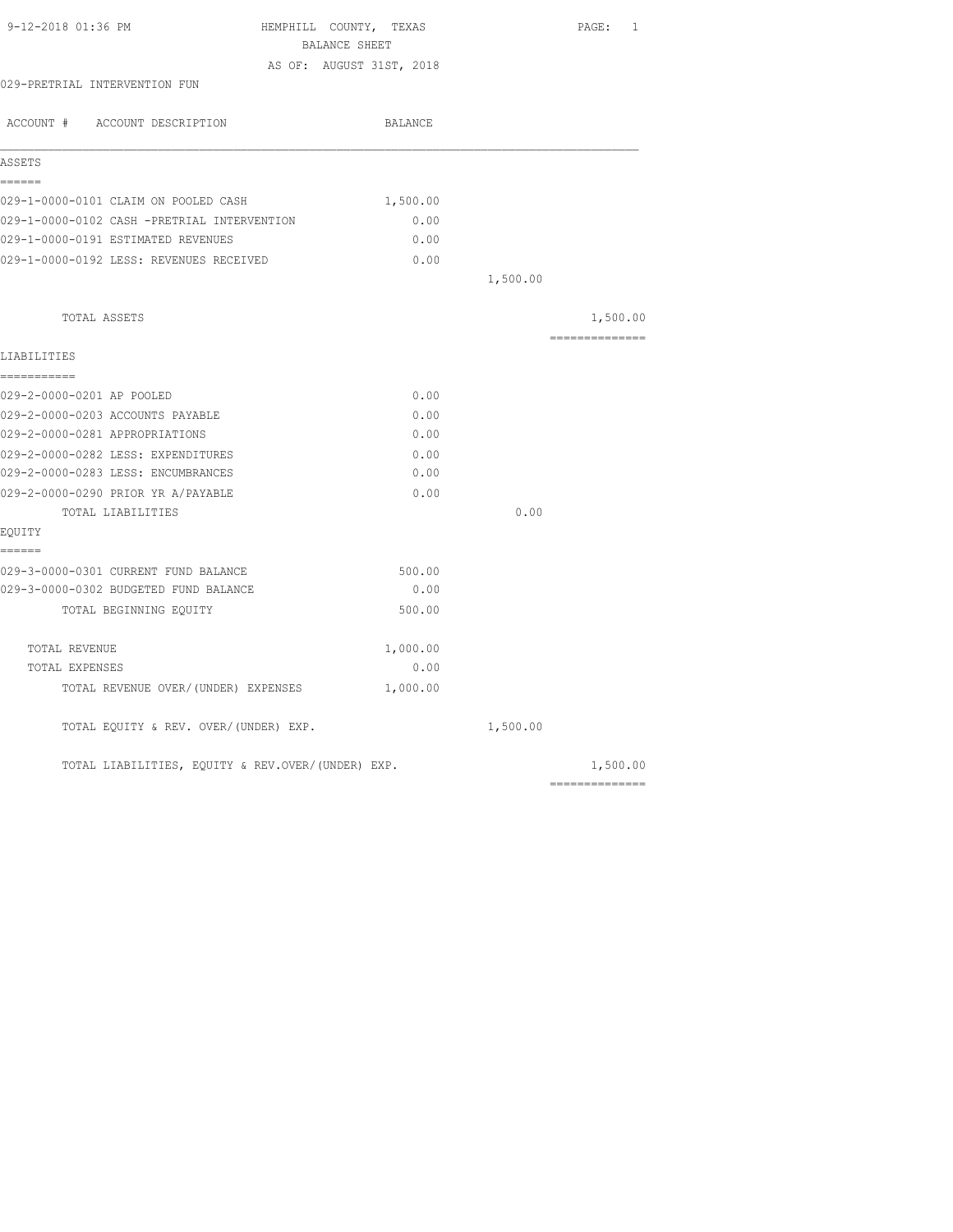| 9-12-2018 01:36 PM                                | HEMPHILL COUNTY, TEXAS   |           | PAGE: 1        |
|---------------------------------------------------|--------------------------|-----------|----------------|
|                                                   | BALANCE SHEET            |           |                |
|                                                   | AS OF: AUGUST 31ST, 2018 |           |                |
| 032-CHK COLLECTION/CO ATTY                        |                          |           |                |
| ACCOUNT # ACCOUNT DESCRIPTION                     | <b>BALANCE</b>           |           |                |
| ASSETS                                            |                          |           |                |
| ======                                            |                          |           |                |
| 032-1-0000-0101 CLAIM ON POOLED CASH              | 15,673.60                |           |                |
| 032-1-0000-0102 CASH - CHECK COLLECTION/CO ATT    | 0.00                     |           |                |
| 032-1-0000-0103 PETTY CASH                        | 0.00                     |           |                |
| 032-1-0000-0105 PETTY CASH-CO ATTY                | 100.00                   |           |                |
| 032-1-0000-0191 ESTIMATED REVENUES                | 0.00                     |           |                |
| 032-1-0000-0192 LESS: REVENUES RECEIVED           | 0.00                     |           |                |
|                                                   |                          | 15,773.60 |                |
| TOTAL ASSETS                                      |                          |           | 15,773.60      |
|                                                   |                          |           | ============== |
| LIABILITIES<br>-----------                        |                          |           |                |
| 032-2-0000-0201 AP POOLED                         | 0.00                     |           |                |
| 032-2-0000-0203 ACCOUNTS PAYABLE                  | 0.00                     |           |                |
| 032-2-0000-0281 APPROPRIATIONS                    | 0.00                     |           |                |
| 032-2-0000-0282 LESS: EXPENDITURES                | 0.00                     |           |                |
| 032-2-0000-0283 LESS: ENCUMBRANCES                | 0.00                     |           |                |
| 032-2-0000-0290 PRIOR YR A/PAYABLE                | 0.00                     |           |                |
| TOTAL LIABILITIES                                 |                          | 0.00      |                |
| EQUITY                                            |                          |           |                |
| ------<br>032-3-0000-0301 CURRENT FUND BALANCE    | 17,805.88                |           |                |
| 032-3-0000-0302 BUDGETED FUND BALANCE             | 0.00                     |           |                |
| TOTAL BEGINNING EOUITY                            | 17,805.88                |           |                |
| TOTAL REVENUE                                     | 420.00                   |           |                |
| TOTAL EXPENSES                                    | 2,452.28                 |           |                |
| TOTAL REVENUE OVER/(UNDER) EXPENSES (2,032.28)    |                          |           |                |
| TOTAL EQUITY & REV. OVER/(UNDER) EXP.             |                          | 15,773.60 |                |
| TOTAL LIABILITIES, EQUITY & REV.OVER/(UNDER) EXP. |                          |           | 15,773.60      |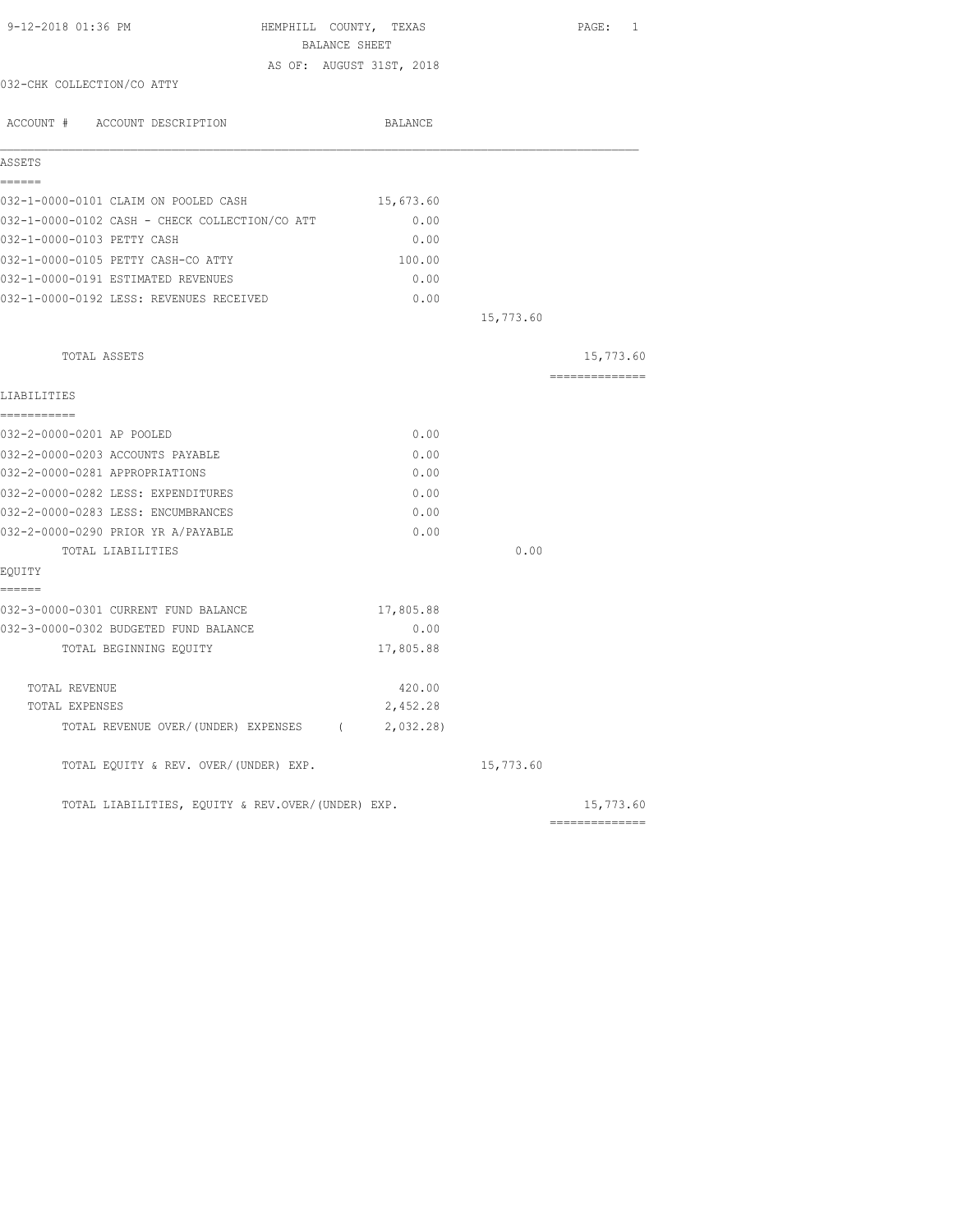| 9-12-2018 01:36 PM<br>HEMPHILL COUNTY, TEXAS<br>BALANCE SHEET |                          |           | PAGE: 1        |
|---------------------------------------------------------------|--------------------------|-----------|----------------|
|                                                               | AS OF: AUGUST 31ST, 2018 |           |                |
| 036-ANNUAL LEOSE/LAW                                          |                          |           |                |
| ACCOUNT # ACCOUNT DESCRIPTION                                 | BALANCE                  |           |                |
| ASSETS                                                        |                          |           |                |
| ======                                                        |                          |           |                |
| 036-1-0000-0101 CLAIM ON POOLED CASH                          | 10,573.92                |           |                |
| 036-1-0000-0102 CASH - ANNUAL LEOSE/LAW                       | 0.00                     |           |                |
| 036-1-0000-0191 ESTIMATED REVENUES                            | 0.00                     |           |                |
| 036-1-0000-0192 LESS: REVENUES RECEIVED                       | 0.00                     |           |                |
|                                                               |                          | 10,573.92 |                |
| TOTAL ASSETS                                                  |                          |           | 10,573.92      |
|                                                               |                          |           | -------------- |
| LIABILITIES                                                   |                          |           |                |
| ===========                                                   |                          |           |                |
| 036-2-0000-0201 AP POOLED                                     | 0.00                     |           |                |
| 036-2-0000-0203 ACOUNTS PAYABLE                               | 0.00                     |           |                |
| 036-2-0000-0222 PAYROLL W/H PAYABLE                           | 0.00                     |           |                |
| 036-2-0000-0223 PAYROLL FICA PAYABLE                          | 0.00                     |           |                |
| 036-2-0000-0224 PAYROLL RETIREMENT PAYABLE                    | 0.00                     |           |                |
| 036-2-0000-0225 PAYROLL INSURANCE PAYABLE                     | 0.00                     |           |                |
| 036-2-0000-0281 APPROPRIATIONS                                | 0.00                     |           |                |
| 036-2-0000-0282 LESS: EXPENDITURES                            | 0.00                     |           |                |
| 036-2-0000-0283 LESS: ENCUMBRANCES                            | 0.00                     |           |                |
| 036-2-0000-0290 PRIOR YR A/PAYABLE                            | 0.00                     |           |                |
| TOTAL LIABILITIES                                             |                          | 0.00      |                |
| EQUITY<br>------                                              |                          |           |                |
| 036-3-0000-0301 CURRENT FUND BALANCE                          | 9,080.70                 |           |                |
| 036-3-0000-0302 BUDGETED FUND BALANCE                         | 0.00                     |           |                |
| TOTAL BEGINNING EQUITY                                        | 9,080.70                 |           |                |
| TOTAL REVENUE                                                 | 1,493.22                 |           |                |
| TOTAL EXPENSES                                                | 0.00                     |           |                |
| TOTAL REVENUE OVER/(UNDER) EXPENSES                           | 1,493.22                 |           |                |
| TOTAL EQUITY & REV. OVER/(UNDER) EXP.                         |                          | 10,573.92 |                |
| TOTAL LIABILITIES, EQUITY & REV.OVER/(UNDER) EXP.             |                          |           | 10,573.92      |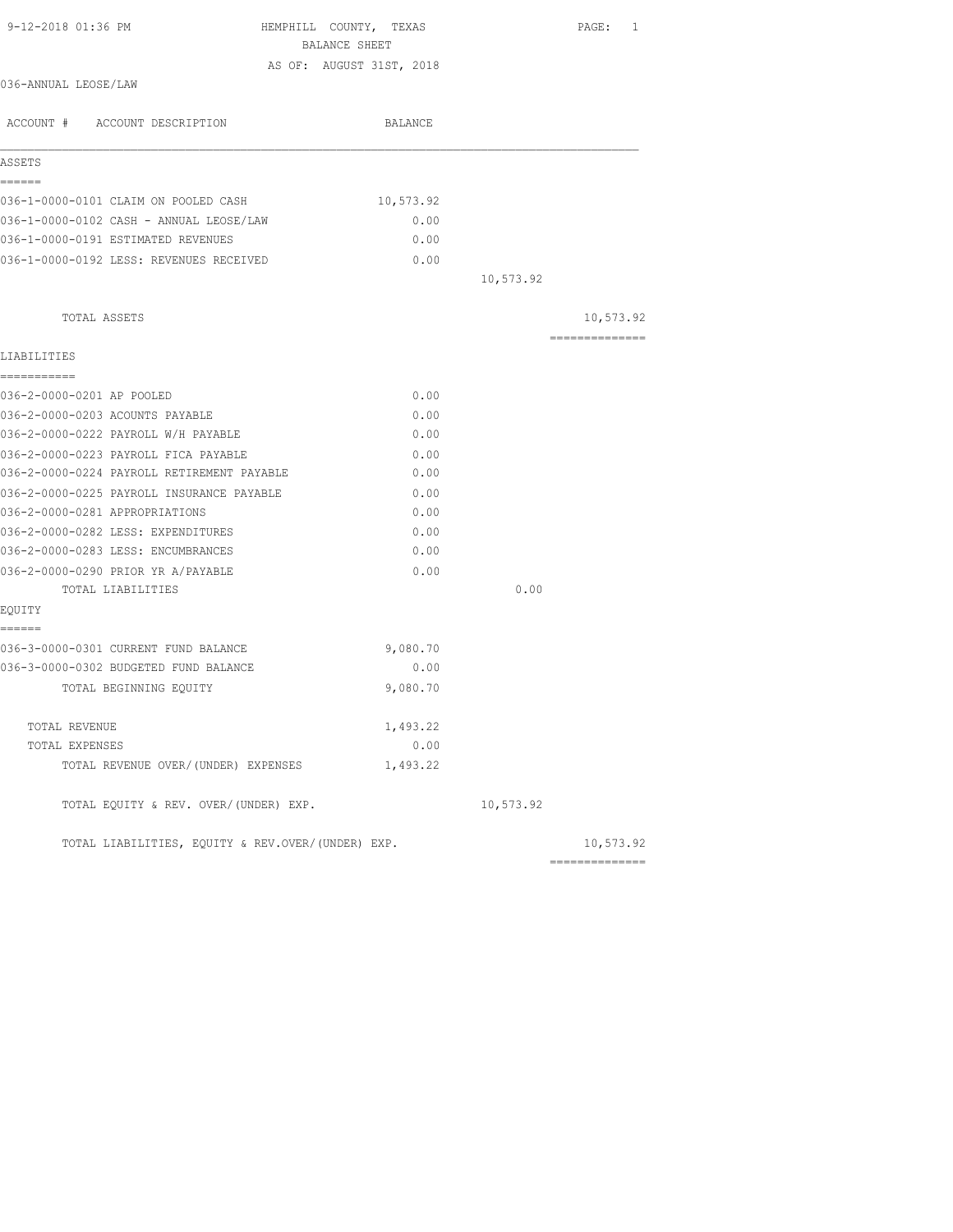| 9-12-2018 01:36 PM                                | HEMPHILL COUNTY, TEXAS   |           | PAGE: 1        |
|---------------------------------------------------|--------------------------|-----------|----------------|
|                                                   | BALANCE SHEET            |           |                |
| 046-SCAAP                                         | AS OF: AUGUST 31ST, 2018 |           |                |
|                                                   |                          |           |                |
| ACCOUNT # ACCOUNT DESCRIPTION                     | BALANCE                  |           |                |
| ASSETS                                            |                          |           |                |
| ------                                            |                          |           |                |
| 046-1-0000-0101 CLAIM ON POOLED CASH              | 65,265.58                |           |                |
| 046-1-0000-0102 CASH - SCAAP                      | 0.00                     |           |                |
| 046-1-0000-0191 ESTIMATED REVENUES                | 0.00                     |           |                |
| 046-1-0000-0192 LESS: REVENUES RECEIVED           | 0.00                     |           |                |
|                                                   |                          | 65,265.58 |                |
| TOTAL ASSETS                                      |                          |           | 65,265.58      |
|                                                   |                          |           | ============== |
| LIABILITIES<br>===========                        |                          |           |                |
| 046-2-0000-0201 AP POOLED                         | 0.00                     |           |                |
| 046-2-0000-0203 ACOUNTS PAYABLE                   | 0.00                     |           |                |
| 046-2-0000-0222 PAYROLL W/H PAYABLE               | 0.00                     |           |                |
| 046-2-0000-0223 PAYROLL FICA PAYABLE              | 0.00                     |           |                |
| 046-2-0000-0224 PAYROLL RETIREMENT PAYABLE        | 0.00                     |           |                |
| 046-2-0000-0225 PAYROLL INSURANCE PAYABLE         | 0.00                     |           |                |
| 046-2-0000-0281 APPROPRIATIONS                    | 0.00                     |           |                |
| 046-2-0000-0282 LESS: EXPENDITURES                | 0.00                     |           |                |
| 046-2-0000-0283 LESS: ENCUMBRANCES                | 0.00                     |           |                |
| TOTAL LIABILITIES                                 |                          | 0.00      |                |
| EQUITY                                            |                          |           |                |
| ======                                            |                          |           |                |
| 046-3-0000-0301 CURRENT FUND BALANCE              | 65,265.58                |           |                |
| 046-3-0000-0302 BUDGETED FUND BALANCE             | 0.00                     |           |                |
| TOTAL BEGINNING EQUITY                            | 65,265.58                |           |                |
| TOTAL REVENUE                                     | 0.00                     |           |                |
| TOTAL EXPENSES                                    | 0.00                     |           |                |
| TOTAL REVENUE OVER/(UNDER) EXPENSES               | 0.00                     |           |                |
| TOTAL EQUITY & REV. OVER/(UNDER) EXP.             |                          | 65,265.58 |                |
| TOTAL LIABILITIES, EOUITY & REV.OVER/(UNDER) EXP. |                          |           | 65,265.58      |
|                                                   |                          |           | ============== |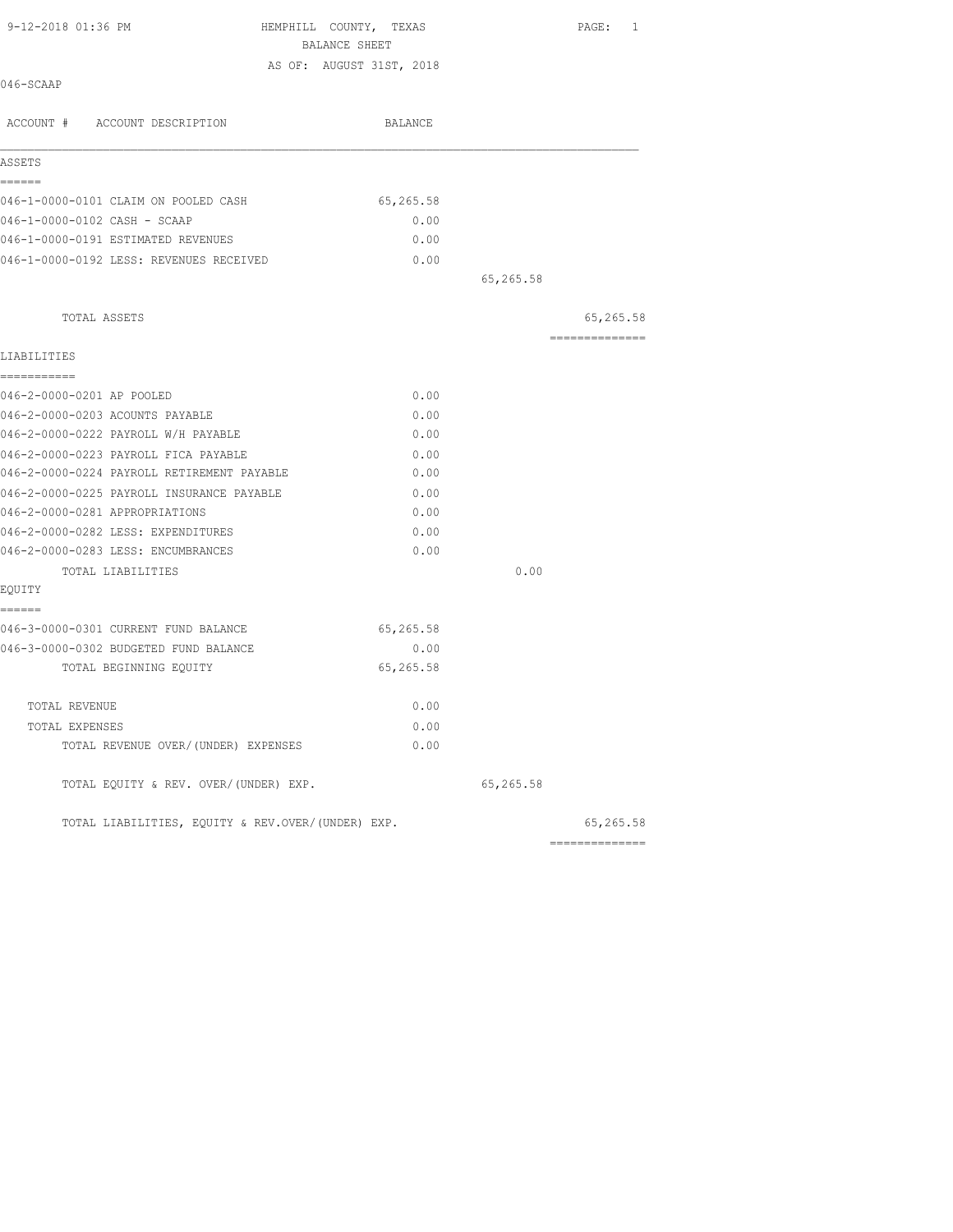| 9-12-2018 01:36 PM                                | HEMPHILL COUNTY, TEXAS<br><b>BALANCE SHEET</b> | PAGE: 1                                                                                                                                                                                                                                                                                                                                                                                                                                                                                |
|---------------------------------------------------|------------------------------------------------|----------------------------------------------------------------------------------------------------------------------------------------------------------------------------------------------------------------------------------------------------------------------------------------------------------------------------------------------------------------------------------------------------------------------------------------------------------------------------------------|
|                                                   | AS OF: AUGUST 31ST, 2018                       |                                                                                                                                                                                                                                                                                                                                                                                                                                                                                        |
| 047-SHERIFF COMMISSARY                            |                                                |                                                                                                                                                                                                                                                                                                                                                                                                                                                                                        |
| ACCOUNT # ACCOUNT DESCRIPTION                     | BALANCE                                        |                                                                                                                                                                                                                                                                                                                                                                                                                                                                                        |
| ASSETS                                            |                                                |                                                                                                                                                                                                                                                                                                                                                                                                                                                                                        |
| ======<br>047-1-0000-0101 SHERIFF COMMISSARY      | 12,971.52                                      |                                                                                                                                                                                                                                                                                                                                                                                                                                                                                        |
| 047-1-0000-0102 CASH-SHERIFF COMMISSARY           | 0.00                                           |                                                                                                                                                                                                                                                                                                                                                                                                                                                                                        |
|                                                   |                                                | 12,971.52                                                                                                                                                                                                                                                                                                                                                                                                                                                                              |
| TOTAL ASSETS                                      |                                                | 12,971.52                                                                                                                                                                                                                                                                                                                                                                                                                                                                              |
|                                                   |                                                | $\begin{array}{cccccccccccccc} \multicolumn{2}{c}{} & \multicolumn{2}{c}{} & \multicolumn{2}{c}{} & \multicolumn{2}{c}{} & \multicolumn{2}{c}{} & \multicolumn{2}{c}{} & \multicolumn{2}{c}{} & \multicolumn{2}{c}{} & \multicolumn{2}{c}{} & \multicolumn{2}{c}{} & \multicolumn{2}{c}{} & \multicolumn{2}{c}{} & \multicolumn{2}{c}{} & \multicolumn{2}{c}{} & \multicolumn{2}{c}{} & \multicolumn{2}{c}{} & \multicolumn{2}{c}{} & \multicolumn{2}{c}{} & \multicolumn{2}{c}{} & \$ |
| EOUITY<br>======                                  |                                                |                                                                                                                                                                                                                                                                                                                                                                                                                                                                                        |
| 047-3-0000-0301 SHERIFF COMMISSARY                | 12,971.52                                      |                                                                                                                                                                                                                                                                                                                                                                                                                                                                                        |
| TOTAL BEGINNING EQUITY                            | 12,971.52                                      |                                                                                                                                                                                                                                                                                                                                                                                                                                                                                        |
| TOTAL REVENUE                                     | 0.00                                           |                                                                                                                                                                                                                                                                                                                                                                                                                                                                                        |
| TOTAL EXPENSES                                    | 0.00                                           |                                                                                                                                                                                                                                                                                                                                                                                                                                                                                        |
| TOTAL REVENUE OVER/ (UNDER) EXPENSES              | 0.00                                           |                                                                                                                                                                                                                                                                                                                                                                                                                                                                                        |
| TOTAL EQUITY & REV. OVER/(UNDER) EXP.             |                                                | 12,971.52                                                                                                                                                                                                                                                                                                                                                                                                                                                                              |
| TOTAL LIABILITIES, EQUITY & REV.OVER/(UNDER) EXP. |                                                | 12,971.52                                                                                                                                                                                                                                                                                                                                                                                                                                                                              |
|                                                   |                                                | $\begin{array}{cccccccccccccc} \multicolumn{2}{c}{} & \multicolumn{2}{c}{} & \multicolumn{2}{c}{} & \multicolumn{2}{c}{} & \multicolumn{2}{c}{} & \multicolumn{2}{c}{} & \multicolumn{2}{c}{} & \multicolumn{2}{c}{} & \multicolumn{2}{c}{} & \multicolumn{2}{c}{} & \multicolumn{2}{c}{} & \multicolumn{2}{c}{} & \multicolumn{2}{c}{} & \multicolumn{2}{c}{} & \multicolumn{2}{c}{} & \multicolumn{2}{c}{} & \multicolumn{2}{c}{} & \multicolumn{2}{c}{} & \multicolumn{2}{c}{} & \$ |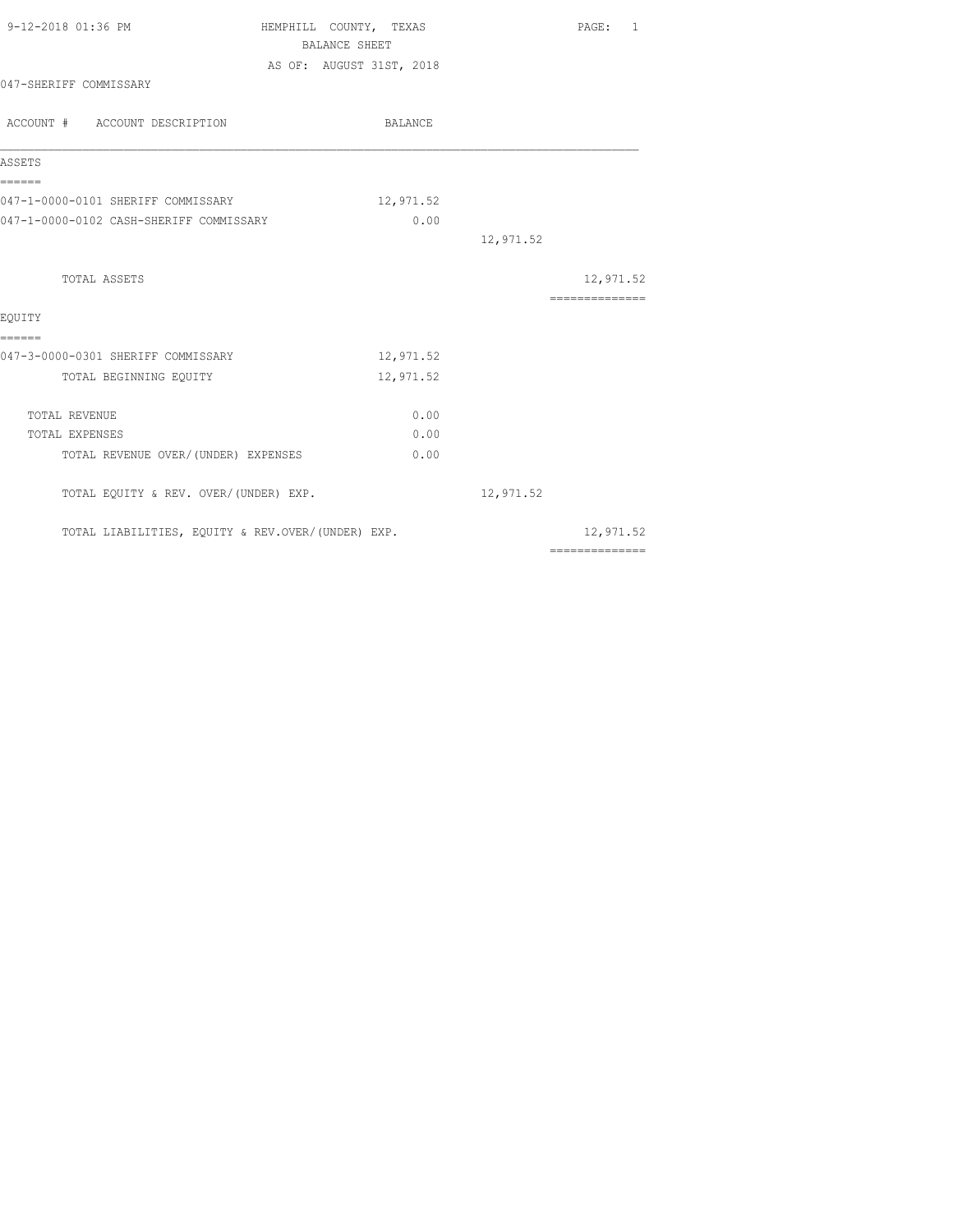| 9-12-2018 01:36 PM                                | HEMPHILL COUNTY, TEXAS<br><b>BALANCE SHEET</b> | PAGE: 1                                                                                                                                                                                                                                                                                                                                                                                                                                                                                |
|---------------------------------------------------|------------------------------------------------|----------------------------------------------------------------------------------------------------------------------------------------------------------------------------------------------------------------------------------------------------------------------------------------------------------------------------------------------------------------------------------------------------------------------------------------------------------------------------------------|
|                                                   | AS OF: AUGUST 31ST, 2018                       |                                                                                                                                                                                                                                                                                                                                                                                                                                                                                        |
| 048-SHERIFF SEIZURE                               |                                                |                                                                                                                                                                                                                                                                                                                                                                                                                                                                                        |
| ACCOUNT # ACCOUNT DESCRIPTION                     | BALANCE                                        |                                                                                                                                                                                                                                                                                                                                                                                                                                                                                        |
| ASSETS                                            |                                                |                                                                                                                                                                                                                                                                                                                                                                                                                                                                                        |
| ------                                            |                                                |                                                                                                                                                                                                                                                                                                                                                                                                                                                                                        |
| 048-1-0000-0102 CASH                              | 3,810.33                                       |                                                                                                                                                                                                                                                                                                                                                                                                                                                                                        |
|                                                   |                                                | 3,810.33                                                                                                                                                                                                                                                                                                                                                                                                                                                                               |
| TOTAL ASSETS                                      |                                                | 3,810.33                                                                                                                                                                                                                                                                                                                                                                                                                                                                               |
|                                                   |                                                | $\begin{array}{cccccccccc} \multicolumn{2}{c}{} & \multicolumn{2}{c}{} & \multicolumn{2}{c}{} & \multicolumn{2}{c}{} & \multicolumn{2}{c}{} & \multicolumn{2}{c}{} & \multicolumn{2}{c}{} & \multicolumn{2}{c}{} & \multicolumn{2}{c}{} & \multicolumn{2}{c}{} & \multicolumn{2}{c}{} & \multicolumn{2}{c}{} & \multicolumn{2}{c}{} & \multicolumn{2}{c}{} & \multicolumn{2}{c}{} & \multicolumn{2}{c}{} & \multicolumn{2}{c}{} & \multicolumn{2}{c}{} & \multicolumn{2}{c}{} & \mult$ |
| EQUITY<br>======                                  |                                                |                                                                                                                                                                                                                                                                                                                                                                                                                                                                                        |
| 048-3-0000-0301 FUND BALANCE                      | 3,810.33                                       |                                                                                                                                                                                                                                                                                                                                                                                                                                                                                        |
| TOTAL BEGINNING EQUITY                            | 3,810.33                                       |                                                                                                                                                                                                                                                                                                                                                                                                                                                                                        |
| TOTAL REVENUE                                     | 0.00                                           |                                                                                                                                                                                                                                                                                                                                                                                                                                                                                        |
| TOTAL EXPENSES                                    | 0.00                                           |                                                                                                                                                                                                                                                                                                                                                                                                                                                                                        |
| TOTAL REVENUE OVER/ (UNDER) EXPENSES              | 0.00                                           |                                                                                                                                                                                                                                                                                                                                                                                                                                                                                        |
| TOTAL EQUITY & REV. OVER/(UNDER) EXP.             |                                                | 3,810.33                                                                                                                                                                                                                                                                                                                                                                                                                                                                               |
| TOTAL LIABILITIES, EQUITY & REV.OVER/(UNDER) EXP. |                                                | 3,810.33                                                                                                                                                                                                                                                                                                                                                                                                                                                                               |
|                                                   |                                                | $\begin{array}{cccccccccccccc} \multicolumn{2}{c}{} & \multicolumn{2}{c}{} & \multicolumn{2}{c}{} & \multicolumn{2}{c}{} & \multicolumn{2}{c}{} & \multicolumn{2}{c}{} & \multicolumn{2}{c}{} & \multicolumn{2}{c}{} & \multicolumn{2}{c}{} & \multicolumn{2}{c}{} & \multicolumn{2}{c}{} & \multicolumn{2}{c}{} & \multicolumn{2}{c}{} & \multicolumn{2}{c}{} & \multicolumn{2}{c}{} & \multicolumn{2}{c}{} & \multicolumn{2}{c}{} & \multicolumn{2}{c}{} & \multicolumn{2}{c}{} & \$ |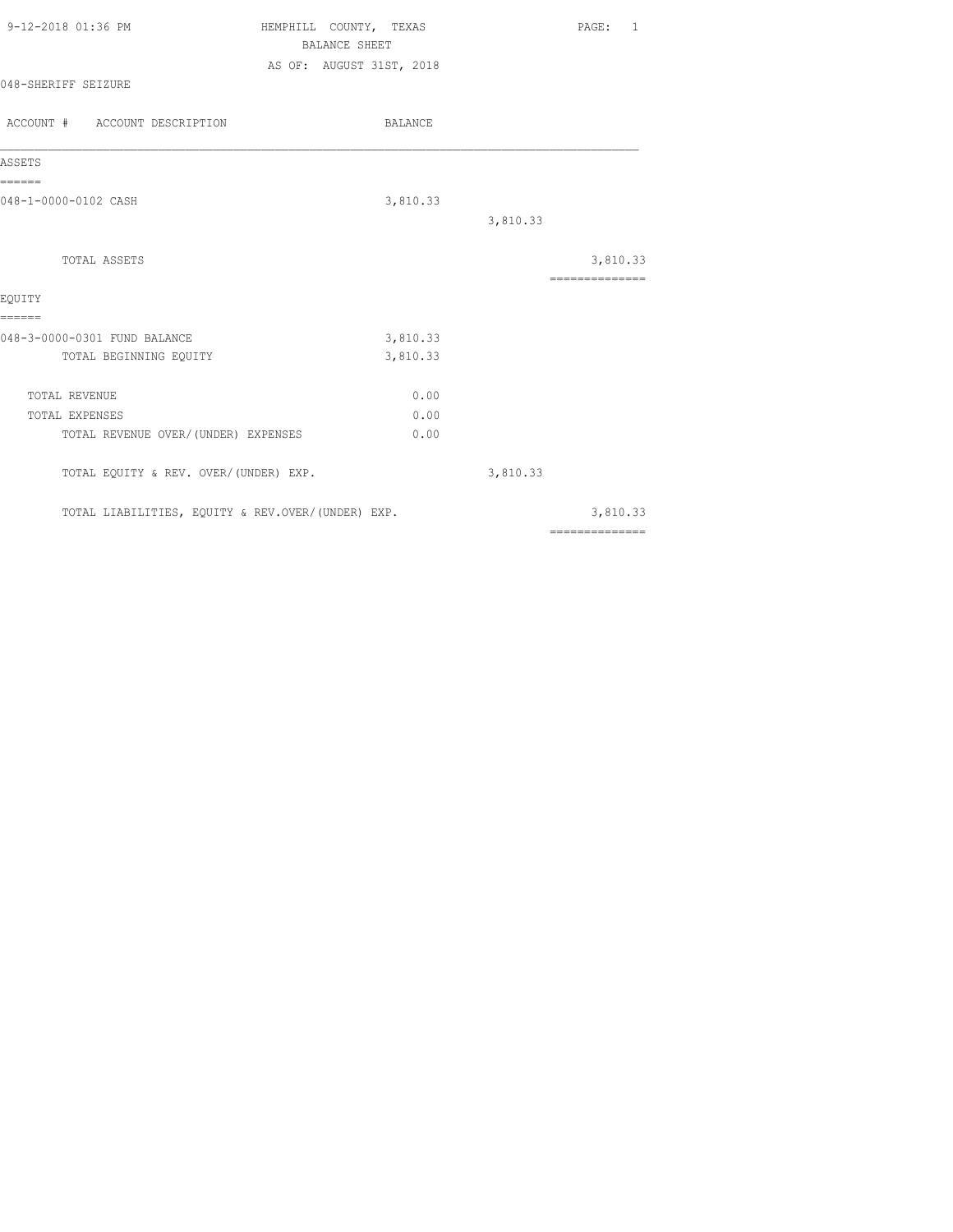| 9-12-2018 01:36 PM                                                               | HEMPHILL COUNTY, TEXAS<br>BALANCE SHEET<br>AS OF: AUGUST 31ST, 2018 | PAGE: 1                                                                                                                                                                                                                                                                                                                                                                                                                                                                                              |
|----------------------------------------------------------------------------------|---------------------------------------------------------------------|------------------------------------------------------------------------------------------------------------------------------------------------------------------------------------------------------------------------------------------------------------------------------------------------------------------------------------------------------------------------------------------------------------------------------------------------------------------------------------------------------|
| 055-BROWN REWARD                                                                 |                                                                     |                                                                                                                                                                                                                                                                                                                                                                                                                                                                                                      |
| ACCOUNT # ACCOUNT DESCRIPTION                                                    | BALANCE                                                             |                                                                                                                                                                                                                                                                                                                                                                                                                                                                                                      |
| ASSETS                                                                           |                                                                     |                                                                                                                                                                                                                                                                                                                                                                                                                                                                                                      |
| ======<br>055-1-0000-0102 CASH-BROWN REWARD                                      | 12, 152.74                                                          | 12, 152.74                                                                                                                                                                                                                                                                                                                                                                                                                                                                                           |
| TOTAL ASSETS                                                                     |                                                                     | 12, 152.74<br>--------------                                                                                                                                                                                                                                                                                                                                                                                                                                                                         |
| LIABILITIES                                                                      |                                                                     |                                                                                                                                                                                                                                                                                                                                                                                                                                                                                                      |
| ===========<br>055-2-0000-0203 ACCOUNTS PAYABLE<br>TOTAL LIABILITIES<br>EQUITY   | 0.00                                                                | 0.00                                                                                                                                                                                                                                                                                                                                                                                                                                                                                                 |
| ======<br>055-3-0000-0301 CURRENT FUND BALANCE<br>TOTAL BEGINNING EQUITY         | 0.00<br>0.00                                                        |                                                                                                                                                                                                                                                                                                                                                                                                                                                                                                      |
| TOTAL REVENUE<br>TOTAL EXPENSES<br>TOTAL REVENUE OVER/(UNDER) EXPENSES 12,152.74 | 12, 152.74<br>0.00                                                  |                                                                                                                                                                                                                                                                                                                                                                                                                                                                                                      |
| TOTAL EQUITY & REV. OVER/(UNDER) EXP.                                            |                                                                     | 12, 152.74                                                                                                                                                                                                                                                                                                                                                                                                                                                                                           |
| TOTAL LIABILITIES, EQUITY & REV.OVER/(UNDER) EXP.                                |                                                                     | 12, 152.74<br>$\begin{array}{cccccccccc} \multicolumn{2}{c}{} & \multicolumn{2}{c}{} & \multicolumn{2}{c}{} & \multicolumn{2}{c}{} & \multicolumn{2}{c}{} & \multicolumn{2}{c}{} & \multicolumn{2}{c}{} & \multicolumn{2}{c}{} & \multicolumn{2}{c}{} & \multicolumn{2}{c}{} & \multicolumn{2}{c}{} & \multicolumn{2}{c}{} & \multicolumn{2}{c}{} & \multicolumn{2}{c}{} & \multicolumn{2}{c}{} & \multicolumn{2}{c}{} & \multicolumn{2}{c}{} & \multicolumn{2}{c}{} & \multicolumn{2}{c}{} & \mult$ |